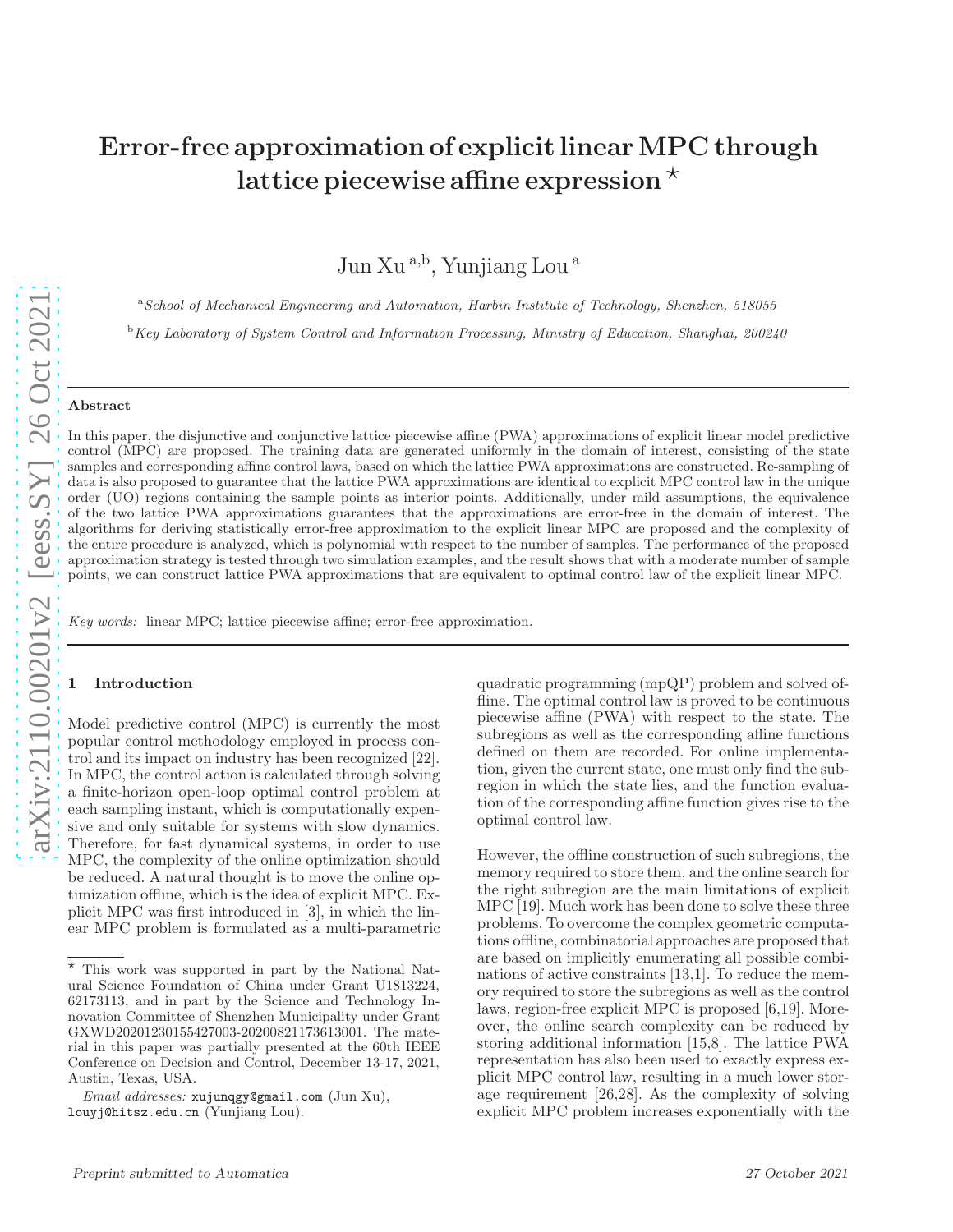size of the optimization problem, all these methods can only alleviate the computational burden to some extent.

Another idea is to formulate the approximate MPC controller [2,4] or semi-explicit MPC controller [11]. In these methods, training data containing the values of states and corresponding optimal control laws of the MPC problem are generated, and the approximated controller is constructed using these data. In general, the samples are required to distribute sufficiently evenly over the domain [7]. Different units have been used to generate the approximation, such as the canonical piecewise linear function [18], radial basis functions [10], wavelets [24], and so on. In addition, reinforcement learning has also been used to derive a data-driven MPC control law in [12]. In the work of [23],[4] and [24], the approximations are based on particular partitions of the domain of interest, and the interpolation based algorithm can be developed [21]. In fact, the partitions of the domain of interest employed in these works are different from the domain partitions in the explicit linear MPC, i.e., the property of the linear MPC problem has not been employed in the approximation.

To resemble explicit MPC control law to a larger extent, the lattice PWA approximation of the optimal control law is studied. In our previous work, the lattice PWA representation of explicit MPC control law was derived, which also scales poorly with the dimension of the parameters. In this paper, instead of an exact representation, we present an error-free approximation that consists of disjunctive and conjunctive lattice PWA approximations. A preliminary thought of disjunctive lattice PWA approximation of explicit linear MPC was presented in [27], in which the approximated control law is not guaranteed to be error-free. However, in this work, under mild assumptions, the equivalence of the disjunctive and conjunctive approximations guarantees that the two approximations are identical to the optimal control law in the domain of interest. The approximation can also be simplified to further lower the requirement of storage and online computational complexity.

The rest of this paper is organized as follows. Section 2 gives the preliminaries about the explicit linear MPC problem and the lattice PWA expression. The offline approximations of the explicit linear MPC control law through the lattice PWA expression are given in detail in Section 3, in which the sampling and re-sampling procedures, as well as the simplification of the approximation are provided. In Section 4, the approximation error and the complexity of the proposed procedure are analyzed. Section 5 provides the simulation results and the paper ends with conclusions and plans for future work presented in Section 6.

#### 2 Preliminary

#### 2.1 Explicit linear MPC problem

In particular, MPC for a discrete-time linear timeinvariant system can be cast as the following optimization problem at time step t:

$$
\min_{U} \left\{ J(U, \mathbf{x}_0) = v_{N_p}(\mathbf{x}_{N_p}) + \sum_{k=0}^{N_p-1} v(\mathbf{x}_k, \mathbf{u}_k) \right\} \quad (1a)
$$

s.t. 
$$
\mathbf{x}_{k+1} = A\mathbf{x}_k + B\mathbf{u}_k, k = 0, ..., N_p - 1
$$
 (1b)

$$
(\boldsymbol{x}_k, \boldsymbol{u}_k) \in \mathcal{G}, k = 0, \dots, N_p - 1
$$
 (1c)

$$
x_{N_p} \in \mathcal{F} \tag{1d}
$$

in which the optimized variable is  $U = [\boldsymbol{u}_0^T, \dots, \boldsymbol{u}_{N_p-1}^T]^T,$  $N_p$  is the prediction horizon, the variables  $\mathbf{x}_k \in \mathbb{R}^{n_x}$ and  $u_k \in \mathbb{R}^{n_u}$  denote the predicted state and input at time step  $k$ , respectively, using (1b). The terminal penalty is denoted as  $v_N$  and  $v(\cdot, \cdot)$  is the stage cost;  $\mathcal G$  and  $\mathcal F$  are full-dimensional polyhedral sets of appropriate dimensions. In this paper, we assume strictly convex cost, i.e.,  $v_N = \boldsymbol{x}_N^T \overline{Q}_N \boldsymbol{x}_N, v(\boldsymbol{x}_k, \boldsymbol{u}_k) =$  $x_k^T Q_k x_k + \boldsymbol{u}_k^T Q_u \boldsymbol{u}_k$ , in which  $Q_u > 0, Q_k, Q_N \geq 0$ . After solving the optimization problem (1), the optimal  $U^* = [(\boldsymbol{u}_0^*)^T, \dots, (\boldsymbol{u}_{N_p-1}^*)^T]^T$  is obtained, and only  $\boldsymbol{u}_0^*$  is applied to the system. The optimization problem is subsequently reformulated and solved at the next time steps  $t = 1, 2, \ldots$  by updating the given state vector  $x_0$ .

It has been proved in  $[3]$  that the solution  $U^*$  is a *continuous PWA function* of the state  $x_0$ , and we use x instead hereafter in this paper. In fact, this conclusion is obtained through solving a mpQP problem of the form

$$
\min_{U} \frac{1}{2}U^{T}HU + \boldsymbol{x}^{T}FU
$$
\n
$$
s.t. \ GU \leq \boldsymbol{w} + E\boldsymbol{x}
$$
\n(2)

where  $U \in \mathbb{R}^{N_p \cdot n_u}$  is the vector of optimization variables, the parameter vector is  $x \in \mathbb{R}^{n_x}$ , and the matrices  $H, F, G$  and  $E$  are calculated through the optimization problem (1) [3]. Under the assumption that  $Q_k, Q_N \succeq 0, Q_u \succ 0$ , we have  $H \succ 0$ .

The definition of a continuous PWA function as well as the lemma concerning the continuous PWA property of the solution to the mpQP problem is presented as follows.

**Definition 1** [9] A function  $f : \Omega \to \mathbb{R}^m$ , where  $\Omega \subseteq$  $\mathbb{R}^{n_x}$  is convex, is said to be continuous PWA if it is continuous on the domain  $\Omega$  and the following conditions are satisfied,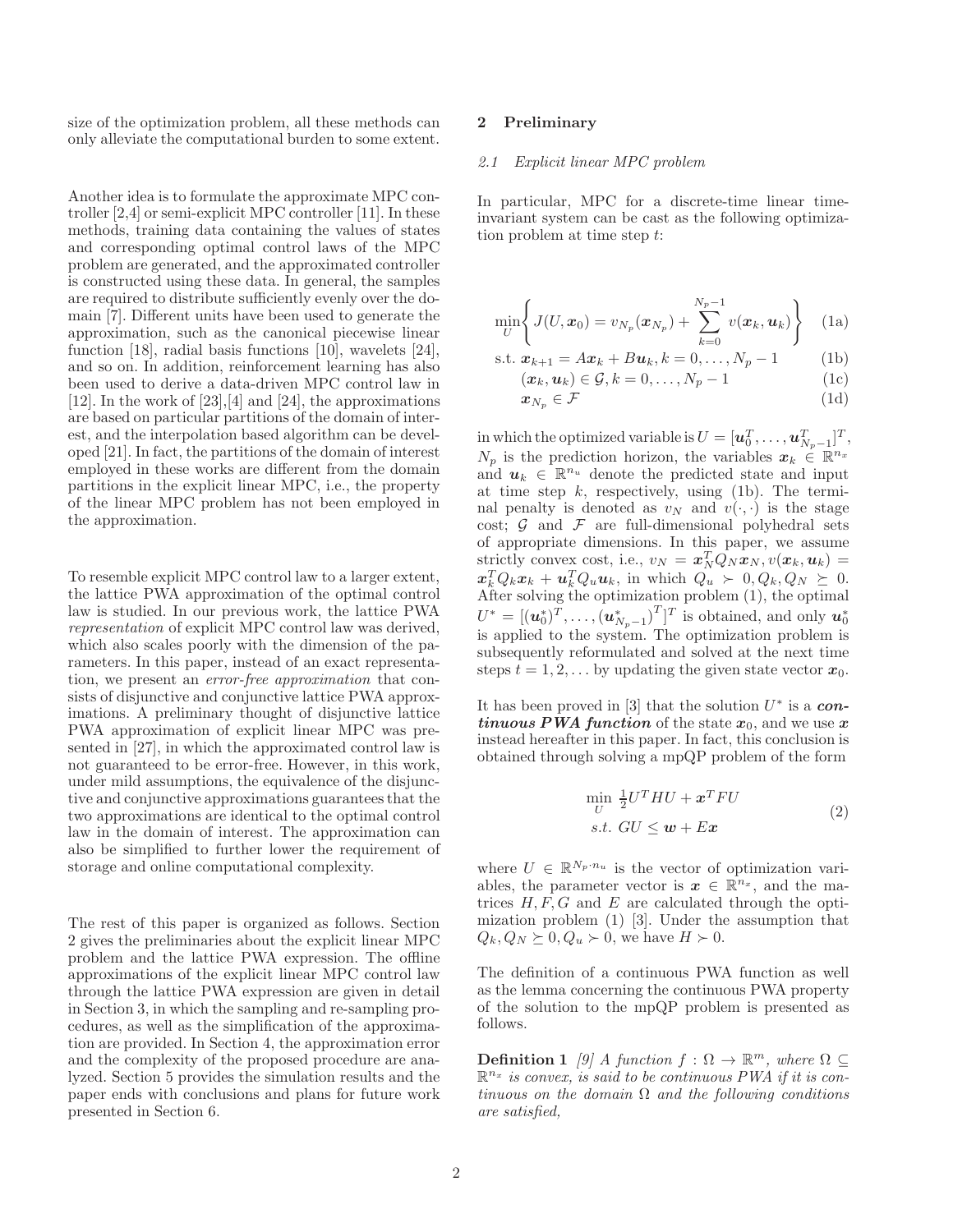- (1) The domain space  $\Omega$  is divided into a finite number of nonempty convex polyhedra, i.e.,  $\Omega = \cup_{i=1}^{\hat{N}} \Omega_i$ ,  $\Omega_i \neq \emptyset$ , the polyhedra are closed and have non-overlapping interiors,  $\text{int}(\Omega_i)\cap\text{int}(\Omega_j) =$  $\emptyset, \forall i, j \in \{1, \ldots, \hat{N}\}, i \neq j$ . These polyhedra are also called local regions. The boundaries of the polyhedra are nonempty sets in  $(n - 1)$ -dimensional space.
- (2) In each local region  $\Omega_i$ , f equals a local affine function  $u_{\text{loc}(i)}$ ,

$$
f(\boldsymbol{x}) = u_{\mathrm{loc}(i)}(\boldsymbol{x}), \ \forall x \in \Omega_i.
$$

**Lemma 2** [3] Considering the mpQP problem  $(2)$  and assuming that  $H \succ 0$ , then the set of feasible parameters  $\Omega \subset \mathbb{R}^{n_x}$  is convex, the optimizer  $U^* : \Omega \to \mathbb{R}^{p \cdot n_u}$  is continuous PWA, and the value function  $J^* : \Omega \to \mathbb{R}$  is continuous convex and piecewise quadratic.

The details of constructing such continuous PWA function are given as follows.

First, the mpQP problem can be rewritten in the form,

$$
\min_{\mathbf{z}} \frac{1}{2} \mathbf{z}^T H \mathbf{z}
$$
  
s.t.  $G\mathbf{z} \le \mathbf{w} + S\mathbf{x}$  (3)

by letting  $\boldsymbol{z} = U + H^{-1}F^{T}\boldsymbol{x}$  and  $S = E + GH^{-1}F^{T}$ . Once the optimal solution  $z^*$  of the optimization problem  $(3)$  is available, we can easily obtain the optimal  $U^*$ as

$$
U^* = \boldsymbol{z}^* - H^{-1}F^T\boldsymbol{x}.
$$

The optimal solution  $z^*$  for a fixed x is fully characterized by the karush-Kuhn-Tucker (KKT) conditions:

$$
H\mathbf{z}^* + G_{\mathcal{A}^*}^T \mathbf{\lambda}^* + G_{\mathcal{N}^*}^T \mathbf{\mu}^* = 0 \tag{4a}
$$

$$
G_{\mathcal{A}^*} z^* = \mathbf{w}_{\mathcal{A}^*} + S_{\mathcal{A}^*} \mathbf{x}
$$
 (4b)

$$
G_{\mathcal{N}^*}z^* < w_{\mathcal{N}^*} + S_{\mathcal{N}^*}x \tag{4c}
$$

$$
\lambda^* \ge 0 \tag{4d}
$$

$$
\mu^* \ge 0 \tag{4e}
$$

$$
\lambda^{*T} (G_{\mathcal{A}^*} z^* - w_{\mathcal{A}^*} - S_{\mathcal{A}^*} x) = 0
$$
 (4f)

$$
\mu^{*T}(G_{\mathcal{N}^*}z^* - w_{\mathcal{N}^*} - S_{\mathcal{N}^*}x) = 0 \qquad (4g)
$$

in which (4b) and (4c) are the active and inactive constraints at  $z^*$ , respectively. Assuming that  $G \in \mathbb{R}^{p \times N_p \cdot n_u}, \boldsymbol{w} \in \mathbb{R}^p, S \in \mathbb{R}^{p \times n_x}$ , and  $G_i, w_i$ , and  $S_i$ denote the  $i$ -th row of  $G, w$ , and  $S$ , respectively, the active as well as inactive index sets can be written as,

$$
\mathcal{A}^* = \{j \in \{1, \ldots, p\} | G_j \mathbf{z}^* = \mathbf{w}_j + S_j \mathbf{x}\}\
$$

and

$$
\mathcal{N}^* = \{j \in \{1, \ldots, p\} | G_j z^* < w_j + S_j x\},\
$$

respectively. It is apparent that  $\mathcal{A}^* = \{1, \ldots, p\} \setminus \mathcal{N}^*$ . For the inactive constraint, we have  $\mu^* = 0$ . If  $\mathcal{A}^*$  is fixed and  $G_{\mathcal{A}^*}$  is full row rank, we have

$$
\lambda^* = -(G_{\mathcal{A}^*}H^{-1}G_{\mathcal{A}^*}^T)^{-1}(\mathbf{w}_{\mathcal{A}^*} + S_{\mathcal{A}^*}\mathbf{x}),\qquad(5)
$$

as well as

$$
\mathbf{z}^* = H^{-1} G_{\mathcal{A}^*}^T (G_{\mathcal{A}^*} H^{-1} G_{\mathcal{A}^*}^T)^{-1} (\mathbf{w}_{\mathcal{A}^*} + S_{\mathcal{A}^*} \mathbf{x}). \tag{6}
$$

The local region for which the local affine function (6) is defined is called critical region, and can be constructed by the constraints of primal feasibility (4c) and dual feasibility (4d).

**Remark 3** For the case in which  $G_{\mathcal{A}^*}$  is not full row rank, i.e., the rows of  $G_{\mathcal{A}^*}$  are linearly dependent, the linear independence constraints qualification (LICQ) is violated according to [20], and this is referred to as the primary degeneracy [3] (dual degeneracy cannot occur as  $H \succ 0$ ). Assuming that the rank of  $G_{\mathcal{A}^*}$  is r, we can arbitrarily select r independent constraints, and proceed with the new reduced active index set [5].

To search for all the local affine functions and critical regions, one must enumerate all possible active index sets  $\mathcal{A}^*$ , apply the KKT conditions accordingly, and then the continuous PWA control law can be obtained. In the next subsection, the lattice PWA representation is shown, which is used to express the resulting continuous PWA control law in our previous work [28].

## 2.2 Lattice PWA representation

It is stated in [28] that any continuous PWA function can be represented by the lattice PWA representation.

Lemma 4 Letting f be a continuous PWA function defined in Definition 1, then f can be represented as

$$
f(\mathbf{x}) = f_{L,d}(\mathbf{x}) = \max_{i=1,...,N} \min_{j \in I_{\ge,i}} u_j(\mathbf{x}), \ \forall x \in \Gamma, \quad (7)
$$

or

$$
f(\mathbf{x}) = f_{L,c}(\mathbf{x}) = \min_{i=1,...,N} \max_{j \in I_{\le i}} u_j(\mathbf{x}), \ \forall x \in \Gamma, \quad (8)
$$

in which  $I_{\ge,i} = \{j | u_j(x) \ge u_i(x), \forall x \in \Gamma_i\}, I_{\le,i} =$  ${j|u_j(x)} \leq u_i(x), \forall x \in \Gamma_i$ , and the expressions  $\min_{j\in I_{\geq i}} u_j(\boldsymbol{x})$  and  $\max_{j\in I_{\leq i}} u_j(\boldsymbol{x})$  are called terms of  $f_{L,d}$  and  $f_{L,c}$ , respectively. The affine function  $u_j(x)$  is named a literal. The region  $\Gamma_i$  is a **unique order** (UO) *region* that is subset of the local region and the order of the affine functions

$$
u_1(\boldsymbol{x}), \ldots, u_N(\boldsymbol{x}), \qquad \qquad (9)
$$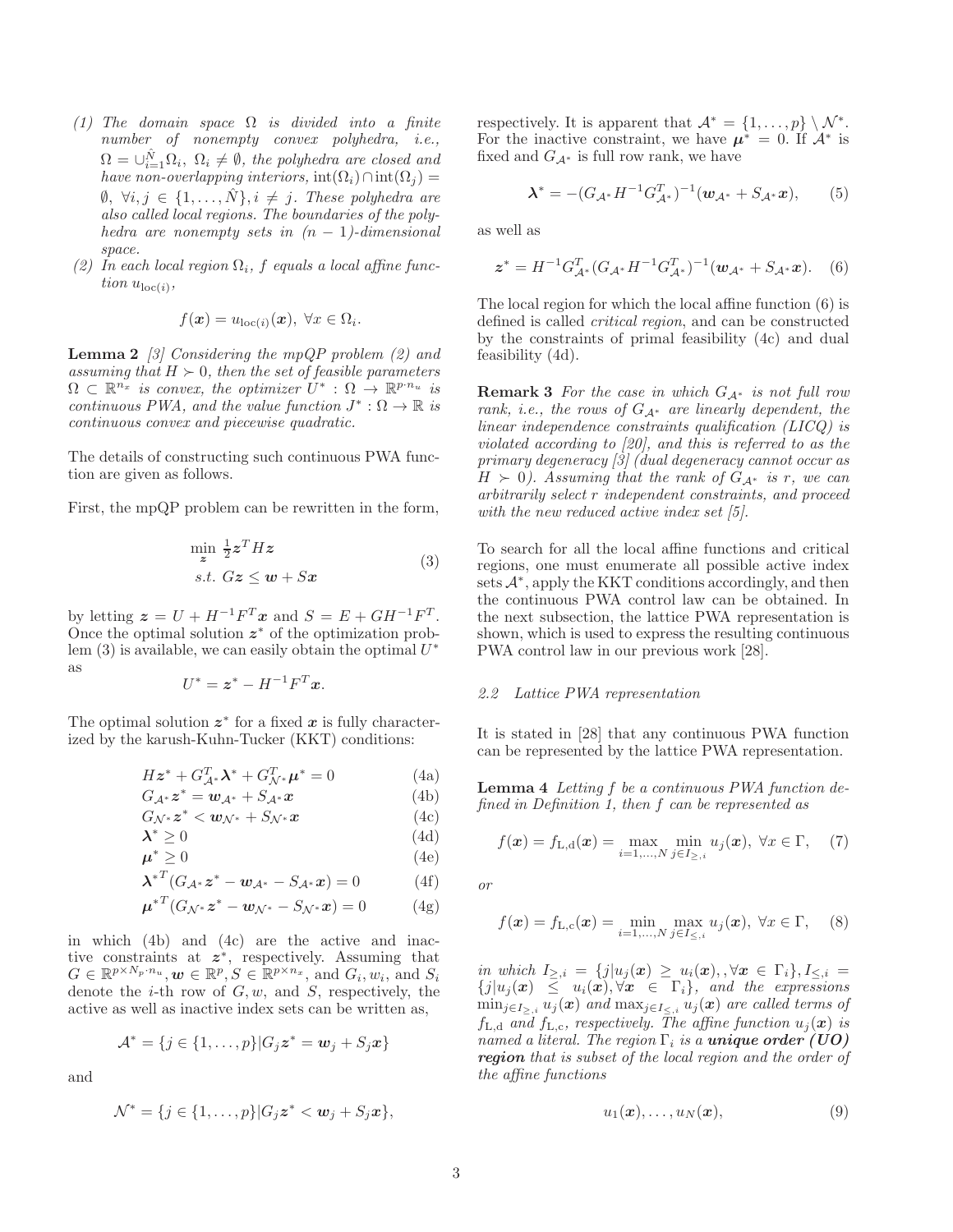remains unchanged in the interior of  $\Gamma_i$ . The expressions (7) and (8) are called full disjunctive and conjunctive lattice PWA representations, respectively, in which the names "disjunctive" and "conjunctive" come from the terminology in Boolean algebra.

Considering a two-dimensional continuous PWA function (10) with four affine pieces, Fig. 1 illustrates the UO region and corresponding lattice PWA representations.

#### Example 5

$$
f = \begin{cases} \ell_1(\boldsymbol{x}) = -x_2 + 1 & \text{if } \boldsymbol{x} \in \Gamma_1, \\ \ell_2(\boldsymbol{x}) = -x_1 + 1 & \text{if } \boldsymbol{x} \in \Gamma_2, \\ \ell_3(\boldsymbol{x}) = x_2 + 1 & \text{if } \boldsymbol{x} \in \Gamma_3, \\ \ell_4(\boldsymbol{x}) = x_1 + 1 & \text{if } \boldsymbol{x} \in \Gamma_4. \end{cases}
$$
(10)

 $\ell_4(\boldsymbol{x}) = x_1 + 1 \quad \text{if } \boldsymbol{x} \in \Gamma_4.$ 

replacements

 $\Gamma_1$ 

polyhedral regions  $\Gamma_1, \Gamma_2, \Gamma_3, \Gamma_4$ , and the two $d_{\text{th}}^{\text{He}}$  potyneard regions  $1_1, 1_2, 1_3, 1_4,$  and  $d_{\text{th}}^{\text{He}}$  regional function f are shown in Fig. 1. Γ<sup>11</sup>  $\mathbf{f}^n_2$ 





Fig. 1. Continuous PWA function in Example 1.

The regions  $\Gamma_1, \Gamma_2, \Gamma_3$ , and  $\Gamma_4$  are local affine regions,

and can be divided into UO regions  $\Gamma_{11}, \Gamma_{12}, \ldots, \Gamma_{41}$ , and  $\Gamma_{42}$ . Taking the UO region  $\Gamma_{31}$  as an example, the order of affine functions is

$$
\ell_3<\ell_2<\ell_1<\ell_4.
$$

For this continuous PWA function, as it is concave, both the disjunctive and conjunctive lattice PWA representations are

$$
f = \min\{\ell_1, \ell_2, \ell_3, \ell_4\}.
$$

According to Lemma 4, we can represent a continuous PWA control law using a lattice PWA function (either disjunctive or conjunctive). The disjunctive lattice PWA representation of explicit linear MPC was investigated in [28] and [26], in which the continuous PWA control law was obtained through the MPT toolbox [14] in advance. However, as explained in Section 2.1, for problems with a large number of constraints and a high-dimensional state, the number of possible combinations of active constraints increases exponentially and the derivation of explicit MPC solution is extremely computationally expensive. Hence, in this paper, we propose an approximated continuous PWA control law by sampling only a set of states in the domain of interest. We show that this approximation utilizes the local affine property of the original explicit MPC control law and is identical to the original control law at the sample points and the UO regions in which the sample points lies. In addition, under mild assumptions, the lattice PWA approximations are identical to explicit MPC control law in the domain of interest.

# 3 Lattice PWA approximation of explicit linear MPC control law

## 3.1 Generation of sample points in interior of UO regions

As indicated in Lemma 2, the explicit linear MPC control law  $U^*$  is a continuous PWA function with respect to the state  $x$ . Apparently, the first element of  $U^*$ , which is  $u_0^*$ , is also a continuous PWA function of  $x$ , i.e.,  $u_0^*$ is affine in the local regions that  $x$  lies in. For simplicity, we omit the subscript in  $u_0^*$  hereafter in the paper, and use  $u^*$  instead. For  $i \in \mathbb{N}_1$ , the sample points  $(x_i, u_i(x_i)) \in \mathcal{X}_1 \times \mathcal{U}_1$  are generated in the domain of feasible parameters, in which  $u_i(x)$  is the affine function at  $x_i$  such that

$$
\boldsymbol{u}_i(\boldsymbol{x}_i) = \boldsymbol{u}^*(\boldsymbol{x}_i).
$$

For simplicity, we consider the case  $n_u = 1$ , and the proposed methodology can be easily extended to the case when  $n_u > 1$ . Moreover, the domain of interest is assumed to be regular.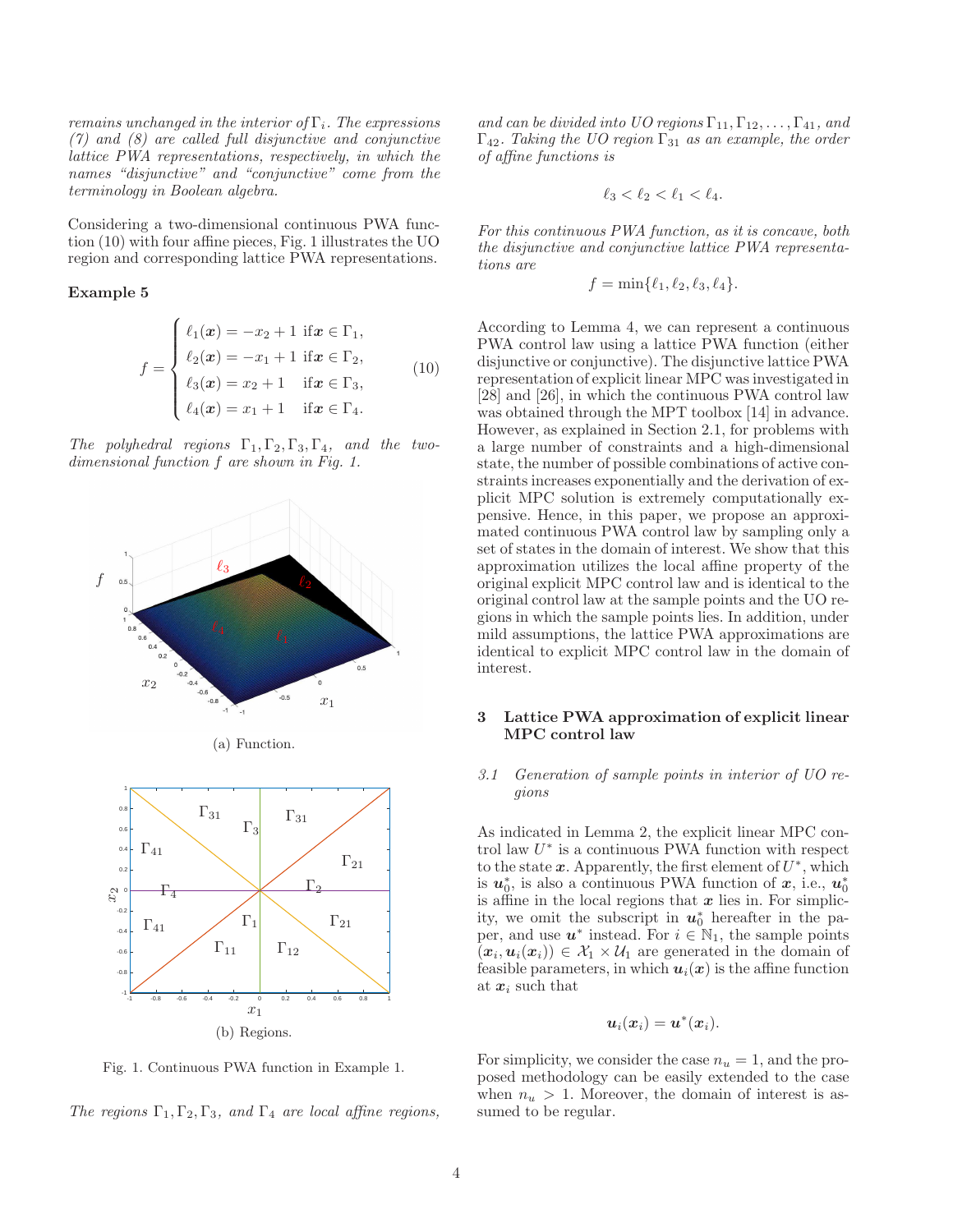In this subsection, the training points  $x_i \in \mathcal{X}_1$  are required to be in the interior of UO regions, i.e.,  $x_i \in$  $\text{int}(\Gamma(\boldsymbol{x}_i))$ , in which  $\Gamma(\boldsymbol{x}_i)$  is the corresponding UO region. This means that if  $u_{j_1}(\boldsymbol{x}_i) > u_{j_2}(\boldsymbol{x}_i)$  holds, then we have

$$
u_{j_1}(\boldsymbol{x}) > u_{j_2}(\boldsymbol{x}), \forall \boldsymbol{x} \in \Gamma(\boldsymbol{x}_i).
$$

As a matter of fact, if there are no affine functions  $u_{j_1}(\boldsymbol{x})$ and  $u_{j_2}(x)$  such that  $u_{j_1}(x_i) = u_{j_2}(x_i)$ , then  $x_i \in$  $\text{int}(\Gamma(\boldsymbol{x}_i)).$ 

Algorithm 1 describes the sampling of training points.

Algorithm 1 Sampling of training points in explicit linear MPC control law.

*Input:* Linear MPC problem, the number of sample points  $N_1$ , sample domain  $\Omega$ .

*Output:* Sample data set  $\mathcal{X}_1 \times \mathcal{U}_1$ .

- 1:  $\mathcal{X}_1 = \emptyset, \mathcal{U}_1 = \emptyset.$
- 2: **for**  $i = 1$  to  $N_1$  **do**
- 3: Generate a grid point  $x_i$  in  $\Omega$ .
- $4:$  *if*  $x_i$  is not an interior point of some UO region *then*
- 5: Apply a perturbation until  $x_i$  is an interior point of  $\Gamma(\boldsymbol{x}_i)$ .
- 6: *end if*
- 7: Solve corresponding QP problem (3) by letting  $x =$  $x_i$ .
- 8: Determine active and inactive index sets A<sup>∗</sup> and  $\mathcal{N}^*$ , respectively.
- 9: Solve KKT conditions (4) to obtain the affine function  $z_i^*$  through  $(6)$ .
- 10: Obtain optimal input, i.e.,  $U_i(\boldsymbol{x}_i)$  and  $u_i(\boldsymbol{x}_i)$ .

11: *end for*

For a feasible state  $x_i$ , line 7 in Algorithm 1 states that optimal  $z_i^* = U_i^* + H^{-1}F^T x_i$  can be obtained through the QP problem (3), which, together with the information of  $x_i$ , determine the active and inactive constraints (4b) and (4c), respectively. Therefore, the index set  $\mathcal{A}_{i}^{*}$  as well as  $\mathcal{N}_{i}^{*}$  is fixed, and if the matrix  $G_{\mathcal{A}_{i}^{*}}$  is full row rank, the affine function  $z_i(x_i)$  can be calculated through (6) (the rank-deficient case can be handled as in Remark 3). Then we have

$$
U_i(\boldsymbol{x}_i) = \boldsymbol{z}_i^*(\boldsymbol{x}_i) - H^{-1}F^T\boldsymbol{x}_i, \qquad (11)
$$

and

$$
u_i(\boldsymbol{x}_i) = \left[\mathbf{I}_{n_u \times n_u} \ \mathbf{0} \ \cdots \ \mathbf{0}\right] U_i(\boldsymbol{x}_i) \tag{12}
$$

in which  $\mathbf{I}_{n_u \times n_u}$  is the identity matrix with size  $n_u \times n_u$ .

After evaluating Algorithm 1, we can obtain the sample dataset  $X_1 \times U_1$ , in which  $U_1$  a set of affine functions  $u_i(\boldsymbol{x}_i)$ . It is noted that compared with ordinary sampling, in which only the evaluation of  $u_i^*(x_i)$  is available, here the corresponding affine function is also recorded, which can be used for the lattice PWA approximation in Section 3.2.

#### 3.2 Lattice PWA approximation based on sample points

We now derive both the disjunctive and conjunctive lattice PWA approximations based on the sample dateset  $\mathcal{X}_1 \times \mathcal{U}_1$ .

The disjunctive lattice PWA approximation is constructed via the sample points and can be expressed as follows,

$$
\hat{f}_{L,d}(\bm{x}) = \max_{i=1,\dots,N_1} \min_{j \in J_{\ge,i}} u_j(\bm{x}), \tag{13}
$$

in which the index set  $J_{\geq i}$  is described as

$$
J_{\ge,i} = \{j | u_j(\bm{x}_i) \ge u_i(\bm{x}_i)\}.
$$
 (14)

Similarly, the conjunctive lattice PWA approximation can be described as follows,

$$
\hat{f}_{L,c}(\bm{x}) = \min_{i=1,...,N_1} \max_{j \in J_{\leq i}} u_j(\bm{x}), \quad (15)
$$

in which the index set  $J_{\leq i}$  is described as

$$
J_{\leq,i} = \{j | u_j(\boldsymbol{x}_i) \leq u_i(\boldsymbol{x}_i)\}.
$$
 (16)

Compared with the full disjunctive and conjunctive lattice PWA representations (7) and (8), respectively, we can see that the lattice PWA approximations (13) and (15) only consider the order of local affine control laws at each sample point. Under certain conditions as shown in Assumption 6, the lattice PWA approximations (13) and (15) coincide with the explicit linear MPC control law at the sample points.

Assumption 6 We assume that the distinct affine functions have been sampled.

Lemma 7 Assume the disjunctive and conjunctive lattice PWA approximations are constructed through (13) and (15), respectively. Suppose that Assumption 6 holds, then we have

$$
\hat{f}_{L,d}(\boldsymbol{x}) = u^*(\boldsymbol{x}), \forall \boldsymbol{x} \in \Gamma(\boldsymbol{x}_i), \forall \boldsymbol{x}_i \in \mathcal{X}_1 \qquad (17)
$$

and

$$
\hat{f}_{L,c}(\boldsymbol{x}) = u^*(\boldsymbol{x}), \forall \boldsymbol{x} \in \Gamma(\boldsymbol{x}_i), \forall \boldsymbol{x}_i \in \mathcal{X}_1.
$$
 (18)

PROOF.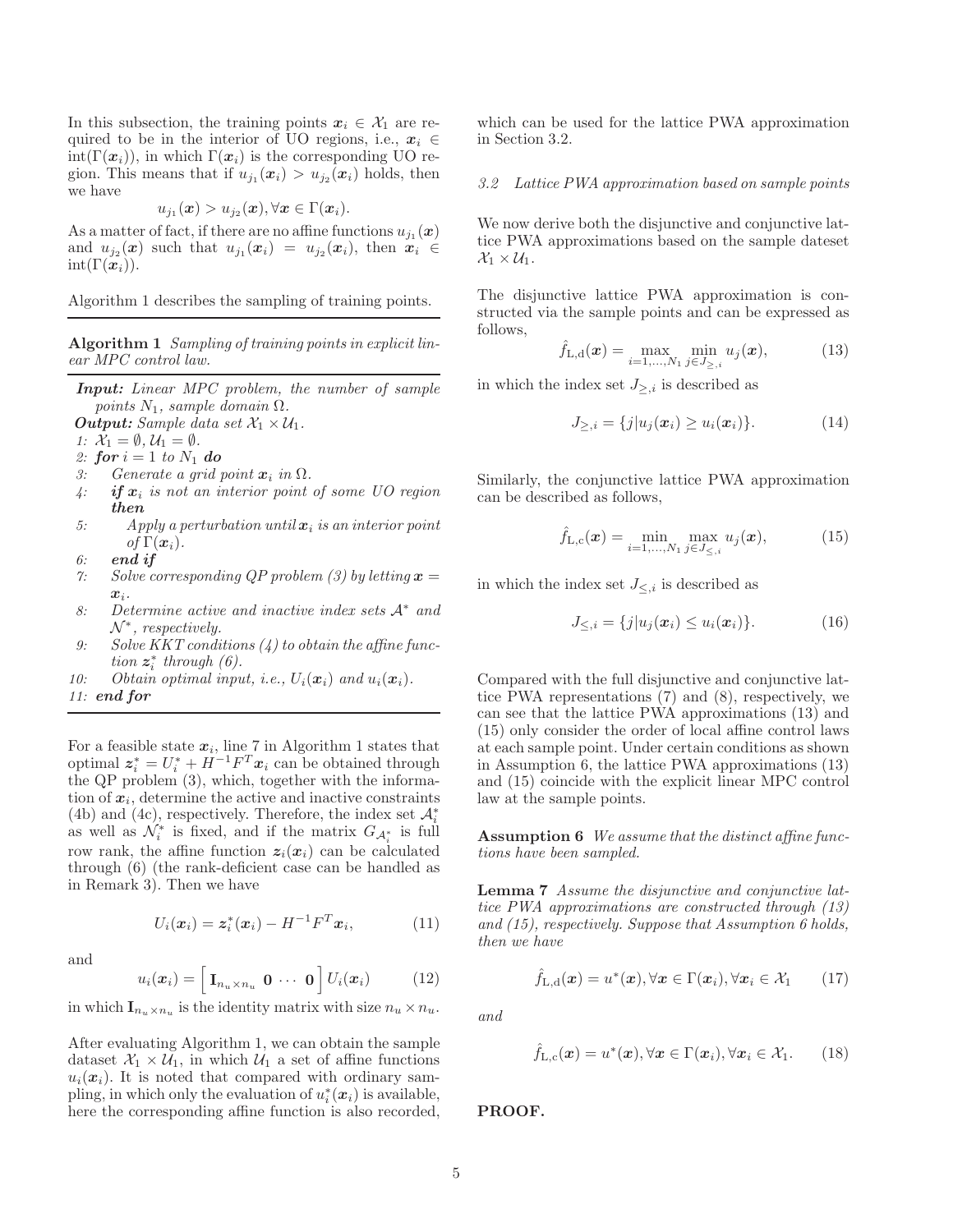For a UO region  $\Gamma(x_i)$ , as the order of affine functions remains unchanged in the UO region, the set

$$
I_{\geq,i} = \{j | u_j(\boldsymbol{x}) \geq u_i(\boldsymbol{x}), \forall \boldsymbol{x} \in \Gamma(\boldsymbol{x}_i) \}
$$

is identical to  $J_{\geq,i}$  for any  $x_i \in \text{int}(\Gamma(x_i))$ . Similarly, the sets  $I_{\leq i}$  and  $J_{\leq i}$  are equivalent for all  $x \in \Gamma(x_i)$ . Therefore, if for some sample dataset, all the UO regions have been identified, i.e., the sample index  $\mathcal N$  satisfies  $\bigcup \Gamma(x_i) = \Omega$ , and we have i∈N

$$
u^*(\boldsymbol{x}) = \max_{i \in \mathcal{N}} \min_{j \in J_{\ge,i}} u_j(\boldsymbol{x}), \forall \boldsymbol{x} \in \Omega,
$$
 (19)

$$
u^*(\boldsymbol{x}) = \min_{i \in \mathcal{N}} \max_{j \in J_{\leq,i}} u_j(\boldsymbol{x}), \forall \boldsymbol{x} \in \Omega.
$$
 (20)

Therefore, for all  $x \in \Omega$  and all  $i \in \mathcal{N}$ , the following inequalities hold,

$$
\min_{j \in J_{\ge,i}} u_j(\boldsymbol{x}) \le u^*(\boldsymbol{x}),\tag{21}
$$

and

$$
\max_{j \in J_{\leq,i}} u_j(\boldsymbol{x}) \ge u^*(\boldsymbol{x}). \tag{22}
$$

As the sampled UO regions are only a subset of all UO regions, we have

 $\mathbb{N}_1 \subset \mathcal{N},$ 

which means that for  $x \in \Omega$  the inequalities (21) and (22) are valid all  $i \in \mathbb{N}_1$ .

According to the definition of UO regions, we have

$$
\min_{j \in J_{\ge,i}} u_j(\boldsymbol{x}) = \max_{j \in J_{\le,i}} u_j(\boldsymbol{x}) = u^*(\boldsymbol{x}), \forall \boldsymbol{x} \in \Gamma(\boldsymbol{x}_i), \forall i \in \mathbb{N}_1
$$

holds, and together with (21) and (22), we have (17) and (18).

Remark 8 It is noted that the lattice PWA approximation differs from the other approximations in that the lattice PWA approximation equals the original control law not only at the sample points, but also in the UO regions containing the sample points as interior points, as (17) and (18) show. To achieve this, for each sample point, not only is the value of the corresponding control law recorded, but the specific affine expression is as well, as Algorithn 1 shows.

#### 3.3 Re-sampling

It is noted that it is actually not easy to guarantee the validity of Assumption 6, i.e., all the local affine functions have been sampled. This is because some critical regions may be very small, and it is difficult to sample a point in these regions by a uniform sampling procedure. In this section, additional points are sampled according to specific rules, which improves the lattice PWA approximations (13) and (15) such that more local affine functions are identified.

As indicated before, if all the local affine functions have been identified, we have (21) and (22) for all  $x \in \Omega$  and  $i \in \mathcal{I}$ . Hence if (21) and (22) are violated for some x and i, there should be some local affine functions that have not been sampled.

In fact, it is difficult to check the validity of (21) and (22) for all  $x \in \Omega$  and  $i \in \mathbb{N}_1$ , as the information of  $u^*(x)$ is not available. Hence instead, we check the validity of (21) and (22) for the sample points  $x_i, i \in \mathbb{N}_1$ . Moreover, we check the validity of

$$
\min_{j\in J_{\ge,i}} u_j(\boldsymbol{x}) \le \max_{j\in J_{\le,k}} u_j(\boldsymbol{x}), \forall i, k \in \mathbb{N}_1, \forall \boldsymbol{x} \in \Omega, \quad (23)
$$

which is a direct result of (21) and (22).

## 3.3.1 Guaranteeing the validity of (21) and (22) at sample points

Taking the disjunctive lattice PWA approximation as an example, if (21) is violated for some  $\mathbf{x}_{\alpha}, \mathbf{x}_{\beta} \in \mathcal{X}_1$ , i.e.,

$$
\min_{j\in J_{\geq,\alpha}} u_j(\boldsymbol{x}_{\beta}) > u^*(\boldsymbol{x}_{\beta}) = u_{\beta}(\boldsymbol{x}_{\beta}), \qquad (24)
$$

we can add sample points in the line segment

$$
\mathcal{L}(\boldsymbol{x}_{\alpha}, \boldsymbol{x}_{\beta}) = \lambda \boldsymbol{x}_{\alpha} + (1 - \lambda) \boldsymbol{x}_{\beta}, \lambda \in (0, 1) \qquad (25)
$$

such that (21) is satisfied for  $\alpha$  and  $\mathbf{x}_{\beta}$ , which is shown in Lemma 9.

**Lemma 9** Assuming that there are two points  $x_{\alpha}$  and  $x<sub>β</sub> such that (24) holds, then there must be some point$  $x_{\gamma} \in \mathcal{L}(x_{\alpha}, x_{\beta})$ , which is defined in (25), and the corresponding control solution  $u_{\gamma}$ , such that the following inequality,

$$
u_{\gamma}(\boldsymbol{x}_{\alpha}) \ge u_{\alpha}(\boldsymbol{x}_{\alpha}), u_{\gamma}(\boldsymbol{x}_{\beta}) \le u_{\beta}(\boldsymbol{x}_{\beta}), \qquad (26)
$$

holds.

Furthermore, by adding  $x_{\gamma}$  to the sample dataset, we have

$$
\min_{j \in J_{\geq,\alpha}} u_j(\boldsymbol{x}_{\beta}) \leq u_{\beta}(\boldsymbol{x}_{\beta}). \tag{27}
$$

**PROOF.** As the optimal control solution  $u^*$  is continuous PWA, it is still continuous PWA when restricted to the line segment  $\mathcal{L}(\boldsymbol{x}_{\alpha}, \boldsymbol{x}_{\beta}).$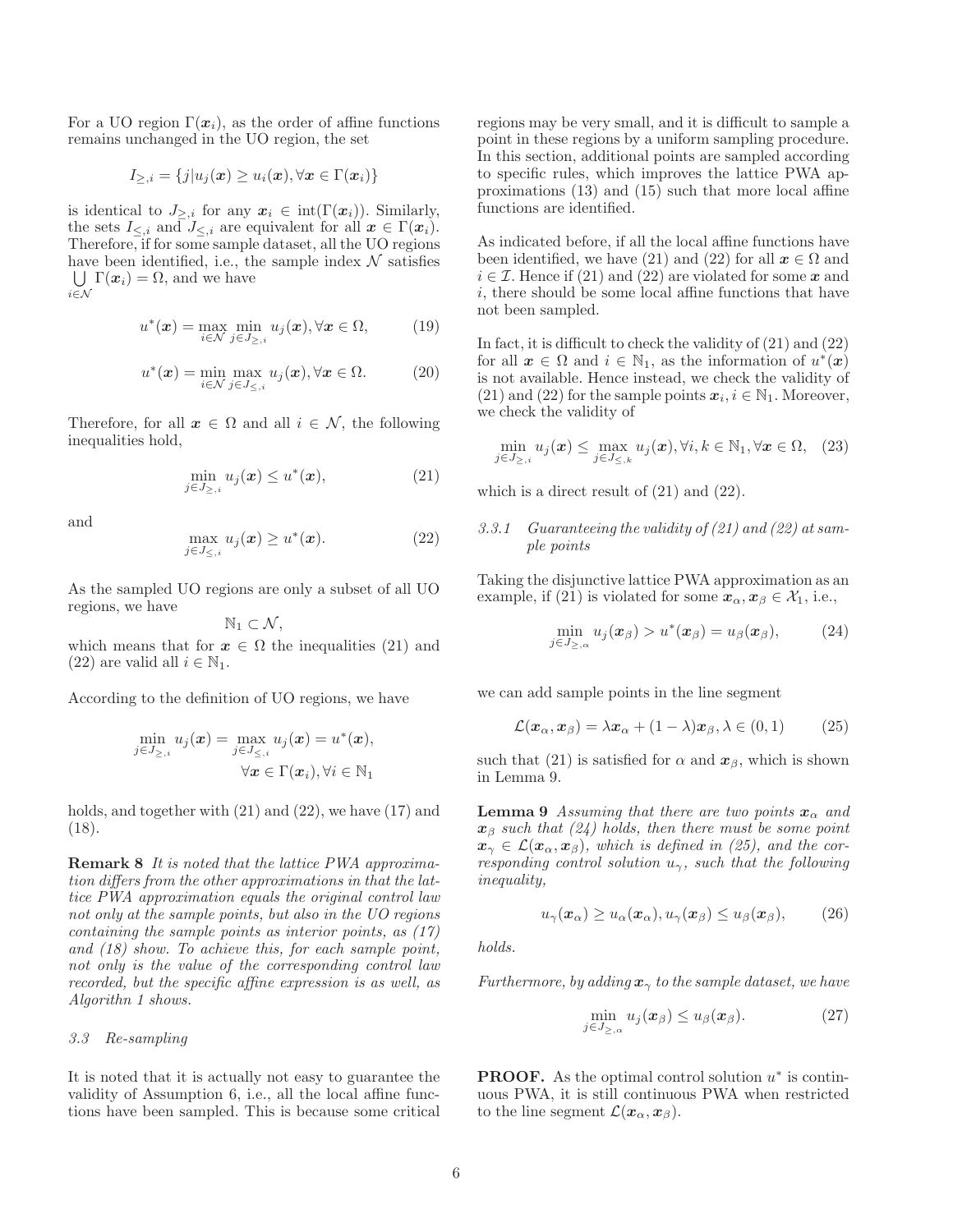Defining an index set aff $(x_\alpha, x_\beta)$  as

$$
\text{aff}(\boldsymbol{x}_{\alpha},\boldsymbol{x}_{\beta})=\{j|\exists \boldsymbol{x}\in\mathcal{L}(\boldsymbol{x}_{\alpha},\boldsymbol{x}_{\beta})\,\text{such that}\,u^{*}(\boldsymbol{x})=u_{j}(\boldsymbol{x})\},
$$

i.e., the index set aff $(x_{\alpha}, x_{\beta})$  includes all the indices of affine functions in  $u^*(x)$  when restricted to  $\mathcal{L}(\bm{x}_{\alpha}, \bm{x}_{\beta})$ .

According to [28], we have

$$
\min_{j\in S_{\geq,\alpha}} u_j(\boldsymbol{x}) \leq u_\beta(\boldsymbol{x}_\beta), \forall \boldsymbol{x} \in \mathcal{L}(\boldsymbol{x}_\alpha, \boldsymbol{x}_\beta),
$$

in which  $S_{\geq,\alpha}$  is the index set such that

$$
S_{\geq,\alpha} = \{j \in \text{aff}(\boldsymbol{x}_{\alpha},\boldsymbol{x}_{\beta}) | u_j(\boldsymbol{x}_{\alpha}) \geq u_{\alpha}(\boldsymbol{x}_{\alpha})\}.
$$

Apparently, there should be some  $\gamma \in S_{\geq,\alpha}$ , such that (26) is valid.

Therefore, if we add one of these  $x_{\gamma}$  to the sample point set, we have

$$
\gamma\in J_{\geq,\alpha}.
$$

Hence (27) is valid.

It is noted that for the case when (22) is violated, we have similar results.

**Corollary 10** Assuming that there are two points  $x_\alpha$ and  $x_\beta$  such that the following inequality holds,

$$
\max_{j\in J_{\leq,\alpha}} u_j(\boldsymbol{x}_{\beta}) < u^*(\boldsymbol{x}_{\beta}) = u_{\beta}(\boldsymbol{x}_{\beta}), \quad (28)
$$

then there must be some point  $x_{\gamma} \in \mathcal{L}(x_{\alpha}, x_{\beta})$ , and the corresponding control solution  $u_{\gamma}$  satisfies the following inequality,

$$
u_{\gamma}(\boldsymbol{x}_{\alpha}) \le u_{\alpha}(\boldsymbol{x}_{\alpha}), u_{\gamma}(\boldsymbol{x}_{\beta}) \ge u_{\beta}(\boldsymbol{x}_{\beta}). \tag{29}
$$

Additionally, by adding  $x_{\gamma}$  to the sample dataset, we have

$$
\min_{j \in J_{\leq,\alpha}} u_j(\boldsymbol{x}_{\beta}) \geq u_{\beta}(\boldsymbol{x}_{\beta}). \tag{30}
$$

When (24) or (28) holds, in order to construct a continuous PWA function and ensure the validity of (21) and (22) for every sample point in the line segment  $\mathcal{L}(\bm{x}_{\alpha},\bm{x}_{\beta})$ , the line segment is recursively partitioned to generate new sample points, as Algorithm 2 shows.

Algorithm 2 Recursive partitioning of line segment  $\mathcal{L}(\boldsymbol{x}_{\alpha},\boldsymbol{x}_{\beta})$  in case that (24) or (28) holds.

**Input:** Linear MPC problem, initial sample datset  $\mathcal{X}_1 \times$  $U_1$ , the line segment  $\mathcal{L}(\boldsymbol{x}_{\alpha}, \boldsymbol{x}_{\beta}).$ *Output:* Additional sample dataset  $\mathcal{X}_2 \times \mathcal{U}_2$ .

1: Initialize  $flag = 1$ ,  $\mathcal{X}_2 = \emptyset$ ,  $\mathcal{U}_2 = \emptyset$ . 2: *while* flag *do* 3:  $N_a = 0$ ; 4: **for**  $x_i \in \mathcal{X}_1 \cup \mathcal{X}_2$  **do** 5: Select corresponding  $u_i(\mathbf{x}_i) \in \mathcal{U}_1 \cup \mathcal{U}_2$ . 6: *if* sign( $u_i(x_i) - u_{i+1}(x_i)$ ) = sign( $u_i(x_{i+1})$  –  $u_{i+1}(x_{i+1})$ *) then*  $\gamma: \qquad N_a = N_a + 1.$ 8: Add a point  $\mathbf{x}_{\text{new}} = 0.5(\mathbf{x}_i + \mathbf{x}_{i+1})$  to  $\mathcal{X}_2$ . 9: Calculate corresponding affine function  $u^*(\bm{x}_{\text{new}})$  through lines 7-9 of Algorithm 1, add to  $\mathcal{U}_2$ . 10: *end if* 11: *end for* 12: *if* Na=0 *then* 13:  $flag = 0$ . 14: *end if* 15: *end while*

Lemma 11 shows that, if we add points according to Algorithm 2, (21) and (22) are satisfied for all the sample points in  $\mathcal{L}(\bm{x}_{\alpha}, \bm{x}_{\beta}).$ 

**Lemma 11** Given the line segment  $\mathcal{L}(\mathbf{x}_{\alpha}, \mathbf{x}_{\beta})$  such that  $(24)$  holds, if we add points according to Algorithm 2, then we have

$$
\min_{j \in J_{\ge, i}} u_j(\boldsymbol{x}_k) \le u_k(\boldsymbol{x}_k), \forall \boldsymbol{x}_i, \boldsymbol{x}_k \in \mathcal{L}(\boldsymbol{x}_\alpha, \boldsymbol{x}_\beta) \cap (\mathcal{X}_1 \cup \mathcal{X}_2)
$$
\n(31)

and

$$
\max_{j\in J_{\leq,i}} u_j(\boldsymbol{x}_k) \ge u_k(\boldsymbol{x}_k), \forall \boldsymbol{x}_i, \boldsymbol{x}_k \in \mathcal{L}(\boldsymbol{x}_\alpha, \boldsymbol{x}_\beta) \cap (\mathcal{X}_1 \cup \mathcal{X}_2).
$$
\n(32)

PROOF. After evaluating Algorithm 2, the condition

$$
(u_i(\boldsymbol{x}_i)-u_{i+1}(\boldsymbol{x}_i))\cdot(u_i(\boldsymbol{x}_{i+1})-u_{i+1}(\boldsymbol{x}_{i+1}))\leq 0\tag{33}
$$

is satisfied for all points  $x_i \in \mathcal{L}(x_\alpha, x_\beta)$ , which corresponds to two cases as shown in Fig. 2. To generalize, here we only consider the case when  $u_i \neq u_{i+1}$ , for the case  $u_i = u_{i+1}$ , the affine function  $u_i$  can connect the two points.Then, we can construct a continuous PWA function connecting the two points  $x_i$  and  $x_{i+1}$ , i.e.,  $\min\{u_i, u_{i+1}\}\$ for case 1 and  $\max\{u_i, u_{i+1}\}\$ for case 2.

Supposing that the constructed disjunctive and conjunctive continuous PWA functions connecting  $x_{\alpha}$  and  $x_{\beta}$ are  $f_1$  and  $f_2$ , respectively, then we have

$$
\hat{f}_1(\boldsymbol{x}_k) = \hat{f}_2(\boldsymbol{x}_k) = u_k(\boldsymbol{x}_k), \forall \boldsymbol{x}_k \in \mathcal{L}(\boldsymbol{x}_{\alpha}, \boldsymbol{x}_{\beta}) \cap (\mathcal{X}_1 \cup \mathcal{X}_2).
$$

Defining the index sets aff<sub>1</sub> $(x_\alpha, x_\beta)$  and aff<sub>1</sub> $(x_\alpha, x_\beta)$  as

$$
\text{aff}_1(\boldsymbol{x}_{\alpha},\boldsymbol{x}_{\beta})=\{j|\exists \boldsymbol{x}\in\mathcal{L}(\boldsymbol{x}_{\alpha},\boldsymbol{x}_{\beta})\,\text{such that}\, \hat{f}_1(\boldsymbol{x})=u_j(\boldsymbol{x})\},
$$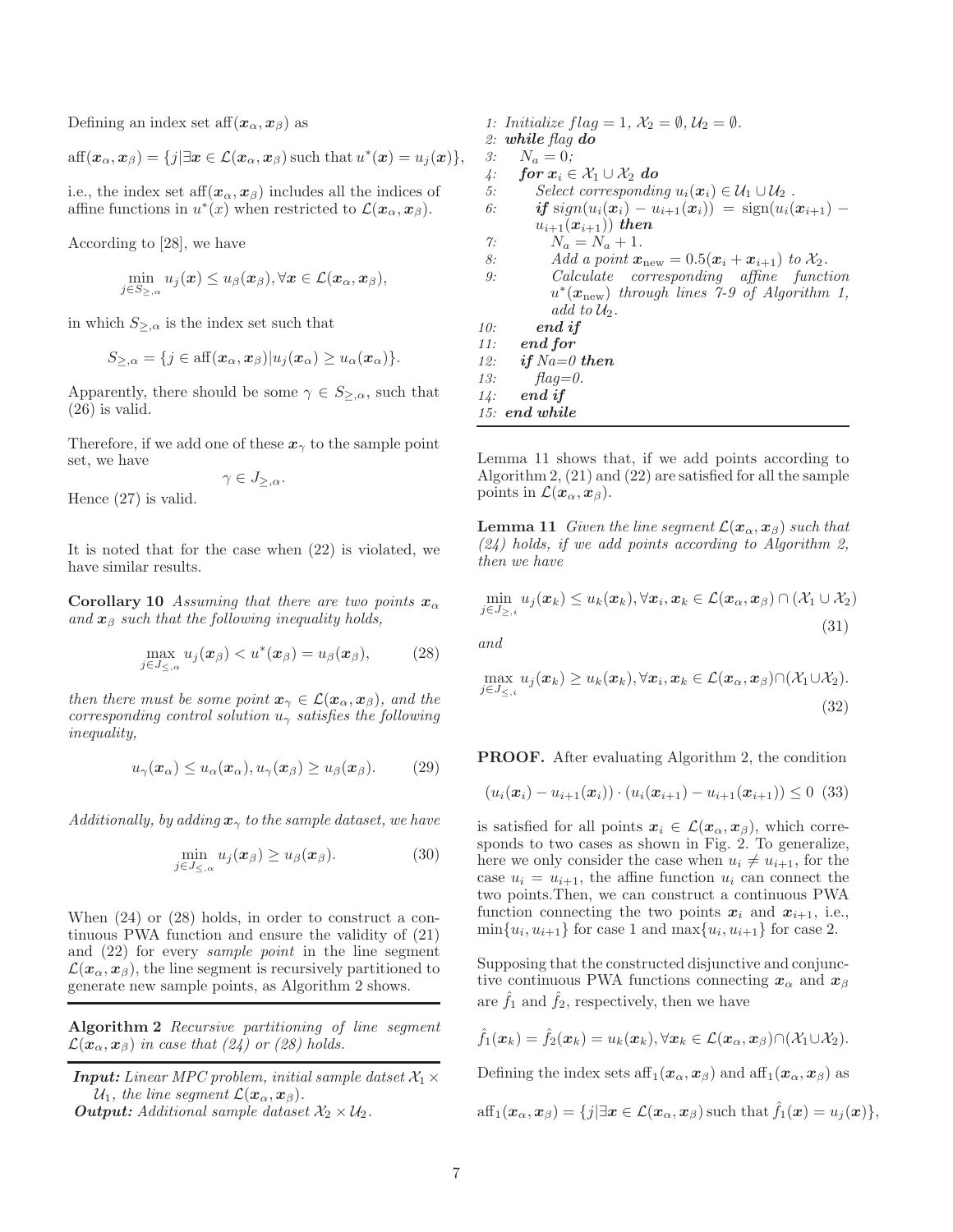



and

 $aff_2(\mathbf{x}_{\alpha}, \mathbf{x}_{\beta}) = \{j | \exists \mathbf{x} \in \mathcal{L}(\mathbf{x}_{\alpha}, \mathbf{x}_{\beta}) \text{ such that } \hat{f}_2(\mathbf{x}) = u_j(\mathbf{x})\},\$ 

we then have

$$
\min_{j \in J_{\geq, i} \cap \text{aff}_1(\boldsymbol{x}_{\alpha}, \boldsymbol{x}_{\beta})} u_j(\boldsymbol{x}_k) \leq u_k(\boldsymbol{x}_k)
$$

$$
\forall \boldsymbol{x}_i, \boldsymbol{x}_k \in \mathcal{L}(\boldsymbol{x}_{\alpha}, \boldsymbol{x}_{\beta}) \cap (\mathcal{X}_1 \cup \mathcal{X}_2)
$$

and

$$
\max_{j \in J_{\leq, i} \cap \text{aff}_2(\boldsymbol{x}_{\alpha}, \boldsymbol{x}_{\beta})} u_j(\boldsymbol{x}_k) \geq u_k(\boldsymbol{x}_k)
$$

$$
\forall \boldsymbol{x}_i, \boldsymbol{x}_k \in \mathcal{L}(\boldsymbol{x}_{\alpha}, \boldsymbol{x}_{\beta}) \cap (\mathcal{X}_1 \cup \mathcal{X}_2).
$$

According to the above inequalities, we have (31) and (32).

Algorithm 2 can be run repeatedly until, for all the sample points  $(x_i, u_i) \in (\mathcal{X}_1 \cup \mathcal{X}_2) \times (\mathcal{U}_1 \cup \mathcal{U}_2)$ , we have  $(21)$ and (22); thus, the resulting lattice PWA approximation equals the original control solution at all sample points and the UO regions that the sample points lies in, as Lemma 7 shows.

## 3.3.2 Guaranteeing validity of (23)

If (23) is violated, i.e., there is some  $\alpha, \beta$ , and a point  $x_{\gamma} \in \Omega$  such that

$$
\min_{j \in J_{\ge,\alpha}} u_j(\boldsymbol{x}_{\gamma}) > \max_{j \in J_{\le,\beta}} u_j(\boldsymbol{x}_{\gamma}),\tag{34}
$$

then at least one of the inequalities

$$
\min_{j \in J_{\geq,\alpha}} u_j(\boldsymbol{x}_{\gamma}) > u^*(\boldsymbol{x}_{\gamma})
$$
\n(35)

and

$$
\max_{j \in J_{\leq,\beta}} u_j(\boldsymbol{x}_{\gamma}) < u^*(\boldsymbol{x}_{\gamma}) \tag{36}
$$

is valid. This is apparent, since, if both (35) and (36) do not hold, we have

$$
\min_{j\in J_{\geq,\alpha}} u_j(\boldsymbol{x}_{\gamma}) \leq \max_{j\in J_{\leq,\beta}} u_j(\boldsymbol{x}_{\gamma}),
$$

which contradicts (34).

If (35) holds, then sample points can be added to the line segment  $\mathcal{L}(\mathbf{x}_{\alpha}, \mathbf{x}_{\gamma})$  as in Section 3.3.1 to ensure that

$$
\min_{j\in J_{\geq,i}} u_j(\boldsymbol{x}_k) \leq u_k(\boldsymbol{x}_k)
$$

for all the sample points in  $\mathcal{L}(\bm{x}_{\alpha}, \bm{x}_{\gamma}).$ 

For the conjunctive case, if (36) is valid, we can also add sample points in the line segment  $\mathcal{L}(\bm{x}_{\beta}, \bm{x}_{\gamma})$  such that

$$
\max_{j\in J_{\leq,i}} u_j(\boldsymbol{x}_k) \geq u_k(\boldsymbol{x}_k)
$$

for all the sample points in  $\mathcal{L}(\bm{x}_{\beta}, \bm{x}_{\gamma}).$ 

To check whether (23) is satisfied, the following optimization problem can be solved,

$$
\min_{\boldsymbol{x}} \max_{j \in J_{\leq, i}} u_j(\boldsymbol{x}) - \min_{j \in J_{\geq, k}} u_j(\boldsymbol{x})
$$
  
s.t.  $\boldsymbol{x} \in \Omega$ ,

with  $i, k \in \mathbb{N}_1$ . If the optimal value is nonnegative, then (23) holds. The optimization can be transformed into an equivalent linear programming (LP) problem,

$$
\min_{\mathbf{x}, y_1, y_2} y_1 + y_2
$$
\n
$$
s.t. \mathbf{x} \in \Omega,
$$
\n
$$
u_j(\mathbf{x}) \le y_1, \forall j \in J_{\le i}
$$
\n
$$
u_j(\mathbf{x}) \ge -y_2, \forall j \in J_{\ge,k},
$$
\n
$$
(37)
$$

which is easy to solve as  $\Omega$  is a polyhedron. If we find an optimum value that is negative, which means that (34) holds, as indicated before, then we can generate more sample points until the optimal value of the optimization problem is nonnegative for all sample indices. The process of guaranteeing the validity of (23) is shown in Algorithm 3.

Algorithm 3 Re-sampling in order to guarantee validity of (23).

**Input:** Linear MPC problem, initial sample dataset  $\mathcal{X}_1 \times$  $\mathcal{U}_1$ .

- *Output: Additional sample dataset*  $\mathcal{X}_3 \times \mathcal{U}_3$ .
- 1: Initialize  $\mathcal{X}_3 = \emptyset$ ,  $\mathcal{U}_3 = \emptyset$ .
- 2: Solve LP problem (37) for all  $x_i, x_k \in \mathcal{X}_1$ .
- 3: Record the pairs of  $(i, k)$  and optimal x such that the optimum value is negative, denote as  $(\alpha, \beta)$  and  $\mathbf{x}_{\gamma}$ , respectively.
- 4: while  $(\alpha, \beta) \neq \emptyset$  do
- 5: *for* all  $(\alpha, \beta)$  **do**
- 6: *if* (35) holds *then*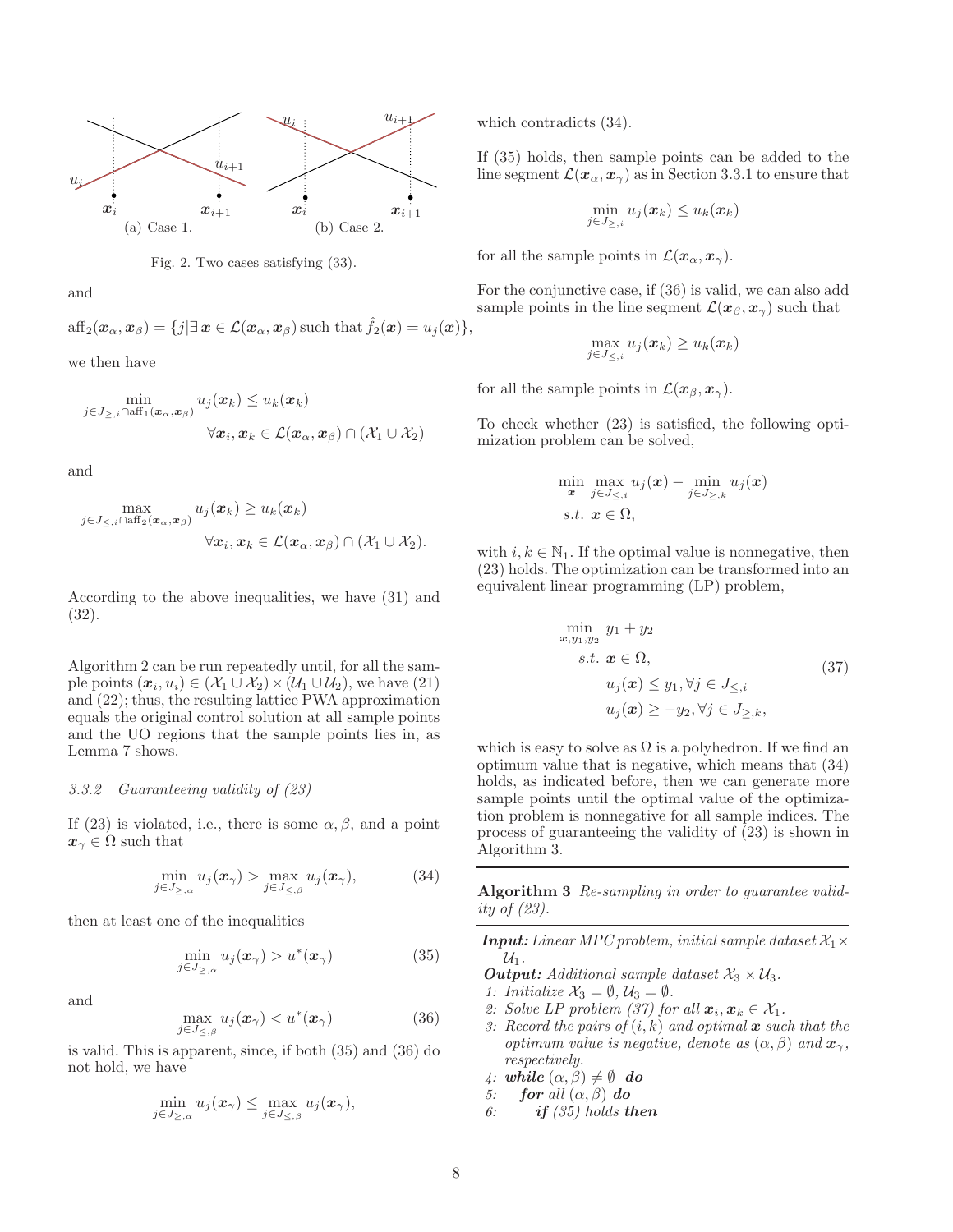| $\gamma$ : | Add points in $\mathcal{L}(\mathbf{x}_{\alpha}, \mathbf{x}_{\gamma})$ according to Algo- |  |  |  |
|------------|------------------------------------------------------------------------------------------|--|--|--|
|            | rithm 2.                                                                                 |  |  |  |

- 8: *else*
- 9: Add points point in  $\mathcal{L}(\mathbf{x}_{\gamma}, \mathbf{x}_{\beta})$  according to Algorithm 2.
- 10: *end if*
- 11: Update  $\mathcal{X}_3$  and  $\mathcal{U}_3$  by incorporating the added points.
- 12: *end for*
- 13: Solve LP problem (37) for all  $x_i, x_k \in \mathcal{X}_1 \cup \mathcal{X}_3$  to find if there is combination  $(\alpha, \beta)$  such that  $(34)$ holds. 14: *end while*

Remark 12 It is noted that although the bounds have been loosened, the checking of (23) is with respect to the entire domain  $\Omega$ , not only the sample points. Furthermore, in general,  $\mathbf{x}_{\gamma}$  in (34) is not in the sample set  $\mathcal{X}_1$ , and to check whether (35) or (36) holds, we must recompute  $u^*(\bm{x}_{\gamma})$  through lines 7-9 of Algorithm 1.

A simple one-dimensional example is used to illustrate the process of constructing the disjunctive and conjunctive lattice PWA approximations and the re-sampling procedure.

Example 13 Considering a one-dimensional continuous PWA function as in [28],

$$
u(x) = \begin{cases} \ell_1(x) = 0.5x + 0.5 & x \in [0, 1], \\ \ell_2(x) = 2x - 1 & x \in [1, 1.5], \\ \ell_3(x) = 2 & x \in [1.5, 3.5], \\ \ell_4(x) = -2x + 9 & x \in [3.5, 4], \\ \ell_5(x) = -0.5x + 3 & x \in [4, 5], \end{cases}
$$

the plot of which is shown in Fig. 3.



Fig. 3. One-dimensional continuous PWA function.

Supposing that we choose sample points as  $(x_1, u(x_1)) =$  $(0.5, 0.75), (x_2, u(x_2)) = (2.4, 2), (x_3, u(x_3))$ 

 $(3.75, 1.5)$ , and  $(x_4, u(x_4)) = (4.5, 0.75)$ , then the disjunctive lattice PWA approximation is

$$
\hat{f}_{L,d} = \max\{\min\{\ell_1, \ell_3, \ell_4, \ell_5\}, \min\{\ell_3, \ell_4\},\
$$

$$
\min\{\ell_1, \ell_3, \ell_4\}, \min\{\ell_1, \ell_3, \ell_5\}\}.
$$

The conjunctive lattice PWA approximation is constructed as

$$
\hat{f}_{L,c} = \min\{\ell_1, \max\{\ell_3, \ell_5\}, \max\{\ell_4, \ell_5\}, \max\{\ell_4, \ell_5\}\}.
$$

It is apparent that the affine function  $\ell_2$  has not been sampled, and we now check whether  $(21)$ ,  $(22)$ , and  $(23)$ are satisfied.

For the sample point  $(x_1, u(x_1)) = (0.5, 0.75)$ , we have

$$
\min_{j \in J_{\ge,2}} u_j(x_1) = \min\{\ell_3(x_1), \ell_4(x_1)\} > \ell_1(x_1),
$$

which means that not all affine functions have been sampled and more sample points should be added between  $x_1 = 0.5$  and  $x_2 = 2.4$ . Applying Algorithm 2, we obtain the newly sampled points  $x_5 = 1.2$  and  $u(x_5) =$  $2 \times 1.2 - 1 = 1.4$ .

Moreover, comparing the term  $\ell_1$  in the conjunctive case and  $\min\{\ell_3, \ell_4\}$  in the disjunctive case, we formulate the optimization problem as in (37),

$$
\min_{x \in [0.5]} \ell_1 - \min{\ell_3, \ell_4},
$$

which reaches the optimum value  $-1.5$  when  $x = 0$ . This means that either (35) or (36) holds for  $x_\alpha = 2.5$  and  $x_{\gamma} = 0$ . As  $x_{\gamma} = 0$  is not a sample point, the value  $f(x_{\gamma})$ must be calculated through the original continuous PWA function (for the explicit optimal control law, lines 7-9 of Algorithm 1 are evaluated). As  $f(0) = 0.5$ , we have

$$
\min\{\ell_3(0), \ell_4(0)\} > f(0),
$$

which means that not all affine functions have been sampled and more sample points should be added between  $x_{\gamma} = 0$  and  $x_2 = 2.6$ . Applying Algorithm 3, we add sample point  $x_6 = 1.3$  and  $u(x_6) = 1.6$ .

Untill now, all of the distinct affine functions  $\ell_1, \ldots, \ell_5$ have been sampled, and we obtain the following lattice PWA approximations:

$$
\hat{f}_{\mathrm{L},\mathrm{d}} = \max\{\min\{\ell_1,\ell_3,\ell_4,\ell_5\},\min\{\ell_2,\ell_3,\ell_4\},\}
$$

$$
\min\{\ell_2,\ell_3,\ell_4,\ell_5\},\min\{\ell_1,\ell_2,\ell_3,\ell_4\},\min\{\ell_1,\ell_2,\ell_3,\ell_5\}\}
$$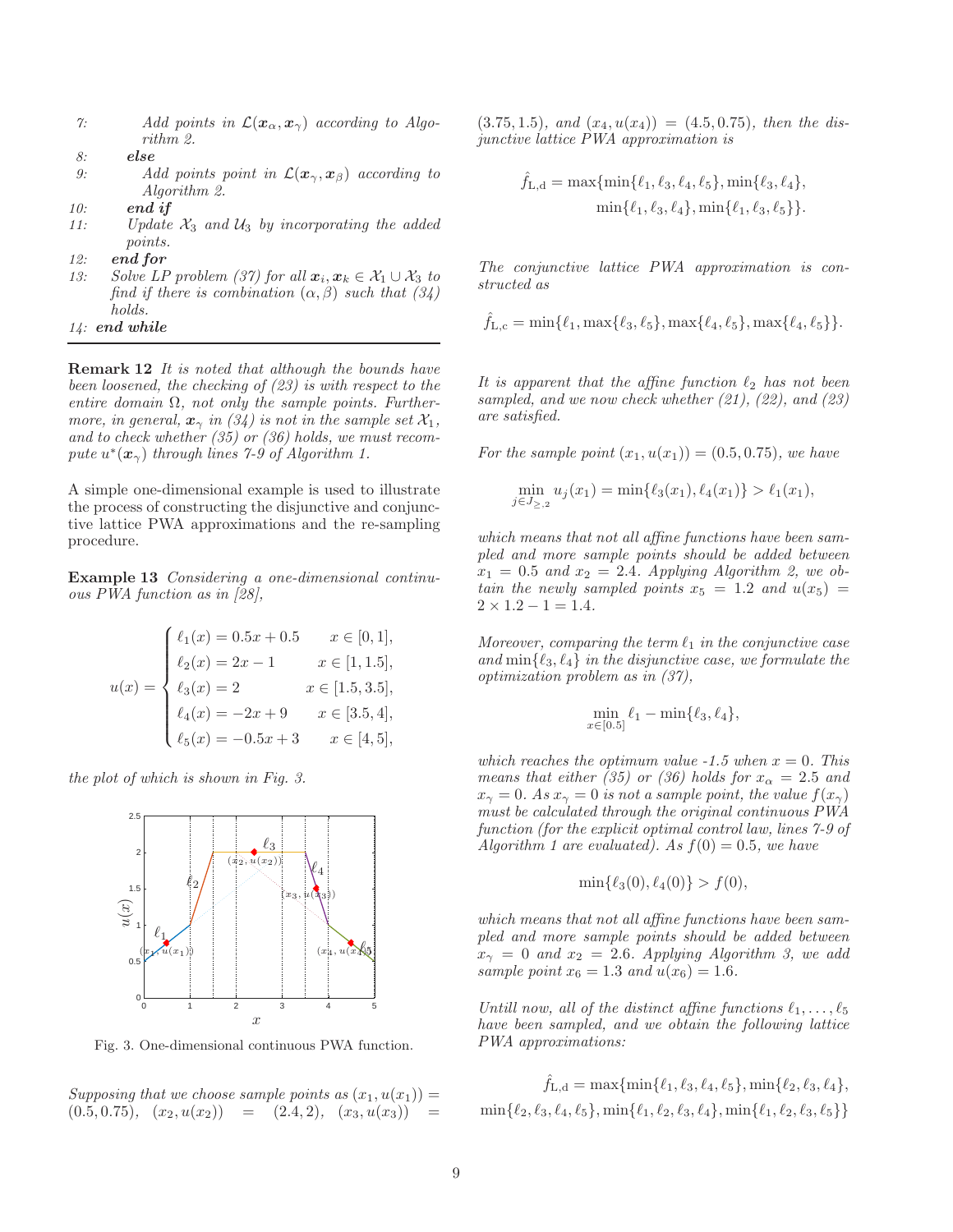and

$$
\hat{f}_{L,c} = \min\{\max\{\ell_1, \ell_2\}, \max\{\ell_1, \ell_2\}, \max\{\ell_1, \ell_3, \ell_5\}, \max\{\ell_4, \ell_5\}, \max\{\ell_4, \ell_5\}\}.
$$

For all x, as  $\min\{\ell_2, \ell_3, \ell_4\} \geq \min\{\ell_2, \ell_3, \ell_4, \ell_5\}$  and  $\min\{\ell_2,\ell_3,\ell_4\} \geq \min\{\ell_1,\ell_2,\ell_3,\ell_4\},\$  the disjunctive approximation  $f_{L,d}$  can be further expressed as

$$
\hat{f}_{L,d} = \max\{\min\{\ell_1, \ell_3, \ell_4, \ell_5\}, \min\{\ell_2, \ell_3, \ell_4\},\
$$

$$
\min\{\ell_1, \ell_2, \ell_3, \ell_5\}\}.
$$

Similarly, the conjunctive approximation can be rewritten as

$$
\hat{f}_{L,c} = \min\{\max\{\ell_1, \ell_2\}, \max\{\ell_1, \ell_3, \ell_5\}, \max\{\ell_4, \ell_5\}\}.
$$

Fig. 4 and 5 give the plots of  $\hat{f}_{L,d}$  and  $\hat{f}_{L,c}$ , respectively. It is apparent that for this simple example, after re-



Fig. 4. Disjunctive lattice PWA approximation.



Fig. 5. Conjunctive lattice PWA approximation.

sampling, the disjunctive approximation  $\hat{f}_{L,d}$  equals  $u(x)$ , and there is **deviation** between the conjunctive approx*imation*  $\hat{f}_{L,c}$  *and*  $u(x)$ *. However, both*  $f_{L,d}$  *and*  $f_{L,c}$  *are*  *identical to*  $u(x)$  *at the sample points*  $x_1, \ldots, x_6$  and  $\Gamma(x_1), \ldots, \Gamma(x_6)$ , confirming Lemma 7.

# 3.4 Simplification of lattice PWA approximation

In Example 13, duplicated or redundant terms have been removed from the lattice PWA approximation, which simplifies the approximation. When the number of elements in  $\mathbb{N}_1$  is large, the evaluations of (13) and (15) are not easy, and hence the simplification is considered in this section.

The simplification of a disjunctive lattice PWA function was addressed in [28], for which the detailed subregions of the PWA function are known. In this paper, the information of the subregions of the PWA function is unknown. It is also difficult to derive the expression of the subregion polyhedra through lattice PWA approximation. Hence, in this section, the disjunctive and conjunctive lattice PWA approximations are simplified according to the following axiom. Assuming that the set  $C$  denotes the codomain of affine functions  $u_1, \ldots, u_M$ , the operations  $\vee$  and  $\wedge$  are defined as follows,

$$
u_i \bigvee u_j = \max\{u_i, u_j\}, u_i \bigwedge u_j = \min\{u_i, u_j\}.
$$

It has been shown in  $[25]$  that the set C, together with the operations  $\bigvee$  and  $\bigwedge$ , constitutes a distributive lattice, and the following axiom holds for all  $u_i, u_j \in C$ :

$$
A1: \frac{u_i \sqrt{(u_i \wedge u_j)}}{u_i \wedge (u_i \vee u_j)} = u_i.
$$

Actually, the above axiom has been used in the simplification of lattice PWA approximations  $f_{L,d}$  and  $f_{L,c}$  in Example 13.

The disjunctive and conjunctive lattice PWA approximations of explicit MPC control law are illustrated using a small example of a linear discrete-time system.

Example 14 Considering the discrete-time double integrator example introduced in [17], the system dynamics can be written as

$$
x_{k+1} = \begin{bmatrix} 1 & T_s \\ 0 & 1 \end{bmatrix} + \begin{bmatrix} T_s^2 \\ T_s \end{bmatrix} u_k
$$

where the sampling interval  $T_s$  is 0.3. Considering the MPC problem with  $Q = \text{diag}(1,0)$ ,  $R = 1$ , and P is the solution of the discrete-time algebraic Riccati equation. The system constraints are  $-1 \le u_k \le 1$  and  $-0.5 \le$  $x_{k,2}$  ≤ 0.5. The region is set to be [-2.8, 2.8] × [-0.8, 0.8].

To derive the lattice PWA approximation, 441 points  $(21 \times 21)$  are uniformly generated in the region  $[-1, 1]^2$ .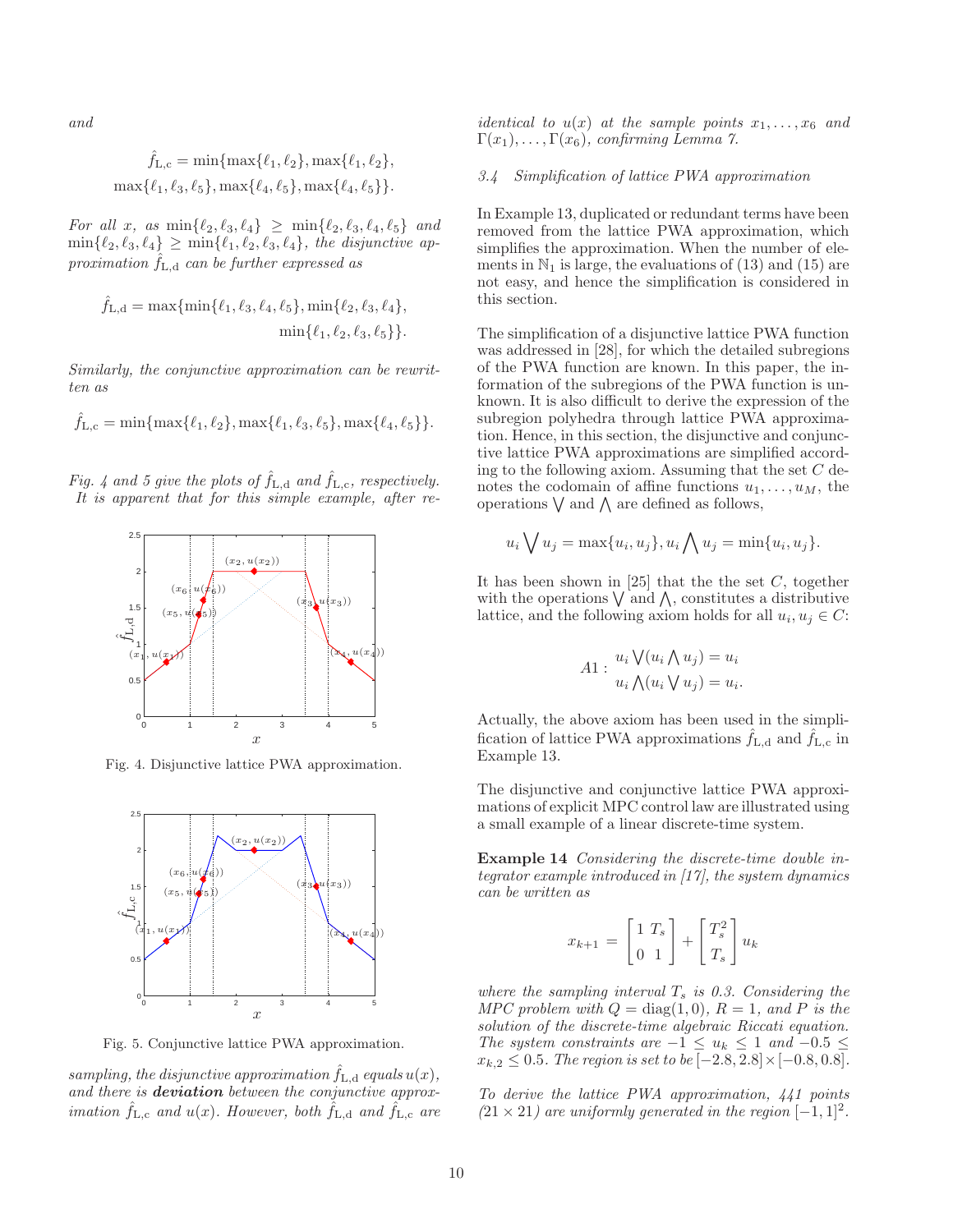For all 441 points, 68 points reach the boundary of some subregions, and we apply perturbations to move the points to the interior of some UO regions. There are five distinct affine functions, which are

$$
u_1 = -0.8082x_1 - 1.1559x_2;
$$
  
\n
$$
u_2 = -3.3333x_2 - 2.6667;
$$
  
\n
$$
u_3 = -3.3333x_2 + 2.6667;
$$
  
\n
$$
u_4 = -1; u_5 = 1.
$$

We generate 441 terms, and after the simplification of terms, the following lattice PWA approximations are obtained,

$$
\hat{f}_{\mathrm{L},\mathrm{d}}(\boldsymbol{x}) = \max\{u_2(\boldsymbol{x}),u_4(\boldsymbol{x}),\min(u_1(\boldsymbol{x}),u_3(\boldsymbol{x}),u_5(\boldsymbol{x}))\}
$$

and

$$
\hat{f}_{\text{L},\text{c}}(\boldsymbol{x}) = \min\{\max(u_1(\boldsymbol{x}),u_2(\boldsymbol{x}),u_4(\boldsymbol{x})),u_3(\boldsymbol{x}),u_5(\boldsymbol{x})\}.
$$

Readers can verify that the disjunctive and conjunctive approximations are equivalent. Fig.  $6(a)$  gives the optimal MPC controller generated by MPT3 [14], and the linear subregions are also shown, see Fig. 6(b). For this example, the lattice PWA approximations are identical to explicit MPC. In the next section, we demonstrate that if all the affine functions have been sampled and the two lattice PWA approximations are identical, then both of them equal the optimal MPC controller.



Fig. 6. Explicit MPC controller in Example 14.

## 4 Approximation error and computational complexity

After evaluating Algorithm 1-3, we obtain the sample point set  $(\mathcal{X}_1 \cup \mathcal{X}_2 \cup \mathcal{X}_3) \times (\mathcal{U}_1 \cup \mathcal{U}_2 \cup \mathcal{U}_3)$ , and use  $\mathcal{X} = \mathcal{X}_1 \cup \mathcal{X}_2 \cup \mathcal{X}_3$  and  $\mathcal{U} = \mathcal{U}_1 \cup \mathcal{U}_2 \cup \mathcal{U}_3$  to denote the sample point set. Assuming that  $\mathcal{X} = \{x_1, \ldots, x_{N_s}\},\$ given both the disjunctive and conjunctive lattice PWA approximations, the deviation between the approximations and the optimal control law can be derived.

Theorem 15 Supposing that

$$
\hat{f}_{\mathrm{L},\mathrm{d}}(\bm{x})=\max_{i\in\{1,...,N_s\}}\min_{j\in J_{\ge,i}}u_j(\bm{x})
$$

and

$$
\hat{f}_{\mathrm{L,c}}(\boldsymbol{x}) = \min_{i \in \{1,...,N_s\}} \max_{i \in J_{\leq,i}} u_i(\boldsymbol{x})
$$

are the disjunctive and conjunctive lattice PWA approximations of the optimal control law  $u^*(x)$  over the domain  $\Omega$ , assuming that Assumption 6 holds, and denoting that

$$
\varepsilon = \max_{\boldsymbol{x}} \left( \hat{f}_{\mathrm{L},c}(\boldsymbol{x}) - \hat{f}_{\mathrm{L},d}(\boldsymbol{x}) \right), \tag{38}
$$

we then have

$$
-\varepsilon \leq \hat{f}_{L,d}(\boldsymbol{x}) - u^*(\boldsymbol{x}) \leq 0 \tag{39}
$$

and

$$
0 \leq \hat{f}_{L,c}(\boldsymbol{x}) - u^*(\boldsymbol{x}) \leq \varepsilon. \tag{40}
$$

Furthermore, if  $\varepsilon = 0$ , we have

$$
\hat{f}_{\mathrm{L},\mathrm{d}}(\boldsymbol{x}) = \hat{f}_{\mathrm{L},\mathrm{c}}(\boldsymbol{x}) = u^*(x), \forall \boldsymbol{x} \in \Omega.
$$
 (41)

PROOF. According to the proof of Lemma 7, if Assumption 6 holds, we have  $(21)$  and  $(22)$ . Then the following is valid,

$$
\hat{f}_{\mathrm{L},\mathrm{d}}(\bm{x}) \leq u^*(\bm{x}) \leq \hat{f}_{\mathrm{L},\mathrm{c}}(\bm{x}), \forall \bm{x} \in \Omega.
$$

According to (38), we have (39) and (40).

Furthermore, if  $\varepsilon = 0$ , then both approximations are identical to the optimal control law in the region  $\Omega$ , i.e., (41) holds.

For problems with high dimension, it is difficult to check whether  $f_{L,d}(x) = f_{L,c}(x)$  for all  $x \in \Omega$ . In practice, we fulfill this by generating a huge number of i.i.d. sample points, which constitute a validation dataset  $\mathcal{X}_{\text{validate}} =$  ${x_i, i = 1, \ldots, N_v}$ . For each sample point, we define an indicator function as

$$
I(\boldsymbol{x}_i) := \left\{ \begin{aligned} 1 \; &\text{if} \; \hat{f}_{\text{L,d}}(\boldsymbol{x}_i) = \hat{f}_{\text{L,c}}(\boldsymbol{x}_i) \\ 0 \; &\text{if} \; \hat{f}_{\text{L,d}}(\boldsymbol{x}_i) \neq \hat{f}_{\text{L,c}}(\boldsymbol{x}_i), \end{aligned} \right.
$$

and then the random variables  $I(\boldsymbol{x}_i), i = 1, \ldots, N_v$  are also i.i.d. Denoting the probability for  $I(\mathbf{x}_i = 1)$  as  $\mu$ , i.e.,  $\mathbb{P}[I(\boldsymbol{x}_i) = 1] = \mu$ , then, according to Hoeffding's inequality [16], we have

$$
\mathbb{P}[|\mu - \bar{I}| \ge \epsilon] \le 2\exp(-2N_v\epsilon^2),
$$

in which  $\bar{I} = \frac{1}{N_v}$  $\sum^{N_v}$  $\sum_{k=1} I(\boldsymbol{x}_k)$ . Therefore, we have  $\mathbb{P}[\mu \geq \overline{I} - \epsilon] > 1 - 2 \exp(-2N_v \epsilon^2),$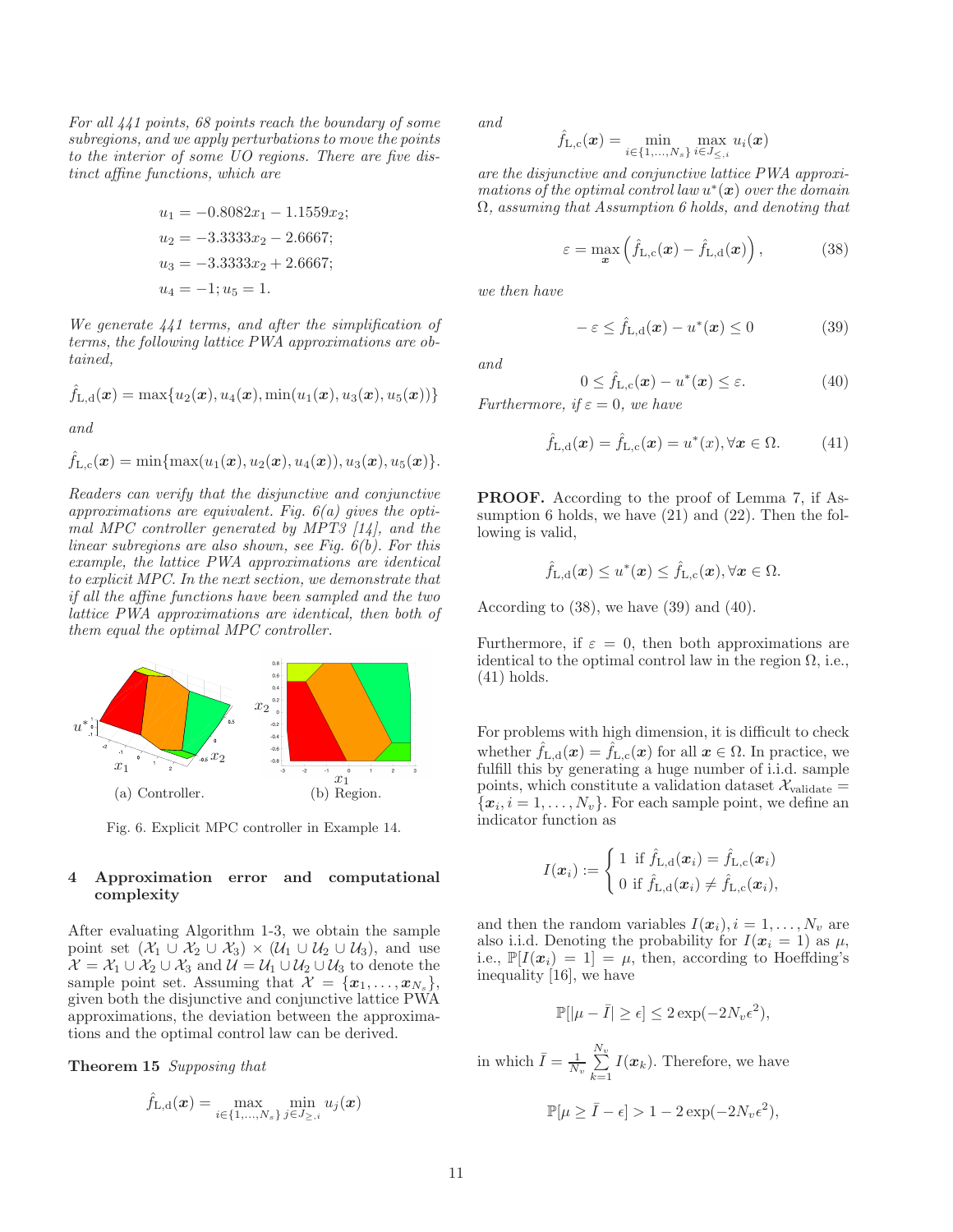meaning that with confidence  $1 - 2 \exp(-2N_v \epsilon^2)$ , the probability that the lattice PWA approximations  $f_{L,d}$ and  $\hat{f}_{\text{L,c}}$  are identical is larger than  $\bar{I}-\epsilon$ . If  $\bar{I}=1$ , then by setting a small enough threshold  $\epsilon$ , we can say that with confidence  $1 - 2 \exp(-2N_v \epsilon^2)$ , the lattice PWA approximations  $\hat{f}_{L,d}$  and  $\hat{f}_{L,c}$  are almost identical, both equal the optimal control law. For example, if  $\epsilon = 10^{-3}$ , then  $N_v \geq 5 \times 10^6$  can ensure that the confidence is almost 1. The process for checking whether the lattice PWA approximations equal can be shown in Algorithm 4, which also generates additional sample data if the approximations are not equal. After evaluating Algorithm 4, we can obtain statistically error-free lattice PWA approximations to the linear explicit MPC control law.

Algorithm 4 Deriving statistically error-free lattice PWA approximations to linear explicit MPC control law.

- *Input:* Disjunctive and conjunctive lattice PWA approximations  $\hat{f}_{\text{L},d}$  and  $\hat{f}_{\text{L},c}$ .
- *Output:* Confidence  $\delta$  and probability  $\mathbb{P}$ , such that with confidence  $\delta$ , the probability that  $\hat{f}_{L,d}(\boldsymbol{x}) =$  $\hat{f}_{L,c}(\boldsymbol{x}), \forall x \in \Omega$  is larger than  $\mathbb{P}$ .
- 1: Initialize  $\overline{I}=0$ , the set  $\mathcal{X}_{\text{resample}}$  is set to be empty. 2: while  $\overline{I} < 1$  do
- 3: Randomly generate  $N_v$  validate points  $\boldsymbol{x}_1, \ldots, \boldsymbol{x}_{N_v}$ in  $\Omega$ , calculate corresponding function value  $\hat{f}_{\text{L},d}$ and  $f_{L,c}$ .
- 4: **for**  $k = 1 : N_v$  **do**
- 5: Calculate the difference  $\hat{f}_{L,d}(\boldsymbol{x}_k) \hat{f}_{L,c}(\boldsymbol{x}_k)$ , i.e.,  $I(\boldsymbol{x}_k)$ .
- 6: *if*  $I(x_k) \neq 1$  **then**
- 7: Add  $x_k$  to  $\mathcal{X}_{\text{resample}}$ .
- 8: *end if*
- 9: *end for*

10:  $\bar{I} = \frac{1}{N_v}$  $\sum^{N_v}$  $\sum_{k=1} I(\boldsymbol{x}_k).$ 

- 11: Update  $\hat{f}_{L,d}$  and  $\hat{f}_{L,c}$  according to  $\mathcal{X}_{\text{resample}}$ .
- 12:  $Set\mathcal{X}_{\text{resample}} = \emptyset.$
- 13: *end while*
- 14: The confidence  $\delta = 1 2 \exp(-2N_v \epsilon^2)$ , the probability  $\mathbb{P} = 1 - \epsilon$ , in which  $\epsilon$  is a user-defined value.

After the evaluation of Algorithm 4, we can guarantee that with confidence  $\delta = 1 - 2 \exp(-2N_v \epsilon^2)$  the probability that the approximated lattice PWA control law  $\hat{f}_{L,d}$  and  $\hat{f}_{L,c}$  coincide with the optimal control law is larger than  $1 - \epsilon$ . This is because if  $\overline{I} \neq 1$ , by updating  $\hat{f}_{L,d}$  and  $\hat{f}_{L,c}$  according to  $\mathcal{X}_{\text{resample}}$ , the lattice PWA approximation is closer to  $u^*$ , as Lemma 16 shows.

**Lemma 16** Given  $\hat{f}_{L,d}$  and  $\hat{f}_{L,c}$ , and supposing that Assumption 6 holds, if  $\overline{I} \neq 1$ , for any  $x_k \in \mathcal{X}_{\text{resample}}$ , we denote

$$
\hat{f}_1 = \max\{\hat{f}_{\mathrm{L},\mathrm{d}}, \min_{j \in J_{>,k}} u_j(\bm{x})\}
$$

and

$$
\hat{f}_2 = \max\{\hat{f}_{\text{L},\text{c}}, \max_{j \in J_{\leq,k}} u_j(\bm{x})\}
$$

and then we have

$$
\|\hat{f}_1 - u^*\|_{\infty} \le \|\hat{f}_{\mathrm{L},\mathrm{d}} - u^*\|, \|\hat{f}_2 - u^*\|_{\infty} \le \|\hat{f}_{\mathrm{L},\mathrm{c}} - u^*\|.
$$
\n(42)

**PROOF.** As Assumption 6 holds, for all  $x_k \in$  $\mathcal{X}_{\text{resample}}$ , we have

$$
\min_{j\in J_{\ge,k}} u_j(\boldsymbol{x}) \le u^*(\boldsymbol{x}), \forall \boldsymbol{x} \in \Omega
$$

and

$$
\max_{j\in J_{\leq,k}} u_j(\boldsymbol{x}) \geq u^*(\boldsymbol{x}), \forall \boldsymbol{x} \in \Omega.
$$

Hence we have

$$
\hat{f}_{\mathrm{L},\mathrm{d}}(\bm{x}) \leq \hat{f}_{1}(\bm{x}) \leq u^{*}(\bm{x}),
$$

and the following inequality,

$$
u^*(\boldsymbol{x}) - \hat{f}_1(\boldsymbol{x}) \le u^*(\boldsymbol{x}) - \hat{f}_{L,d}(\boldsymbol{x}), \forall \boldsymbol{x} \in \Omega.
$$
 (43)

For the conjunctive case, similarly we have

$$
u^*(\boldsymbol{x}) \leq \hat{f}_2(\boldsymbol{x}) \leq \hat{f}_{\mathrm{L,c}}(\boldsymbol{x}), \forall \boldsymbol{x} \in \Omega,
$$

which means that

$$
\hat{f}_2(\boldsymbol{x}) - u^*(\boldsymbol{x}) \leq \hat{f}_{\mathrm{L},\mathrm{c}}(\boldsymbol{x}) - u^*(\boldsymbol{x}), \forall \boldsymbol{x} \in \Omega.
$$

Together with (43), we have (42).

# 4.1 Complexity analysis

# 4.1.1 Online evaluation

Assuming that there are  $\tilde{N}$  terms in the final approximation, according to [26], the worst-case online evaluation complexity is  $O(N^2)$ . In general, we have  $\tilde{N} \ll N_s$ , and hence the online evaluation is very fast.

# 4.1.2 Storage requirements

Assuming that the disjunctive lattice PWA approximation has N terms, we must store  $(n_x + 1) \cdot M$  real numbers and  $\Sigma$  $\tilde{N}$  $\sum_{i=1} |J_{\ge i}|$  integer numbers, in which  $|J_{\ge i}|$  is the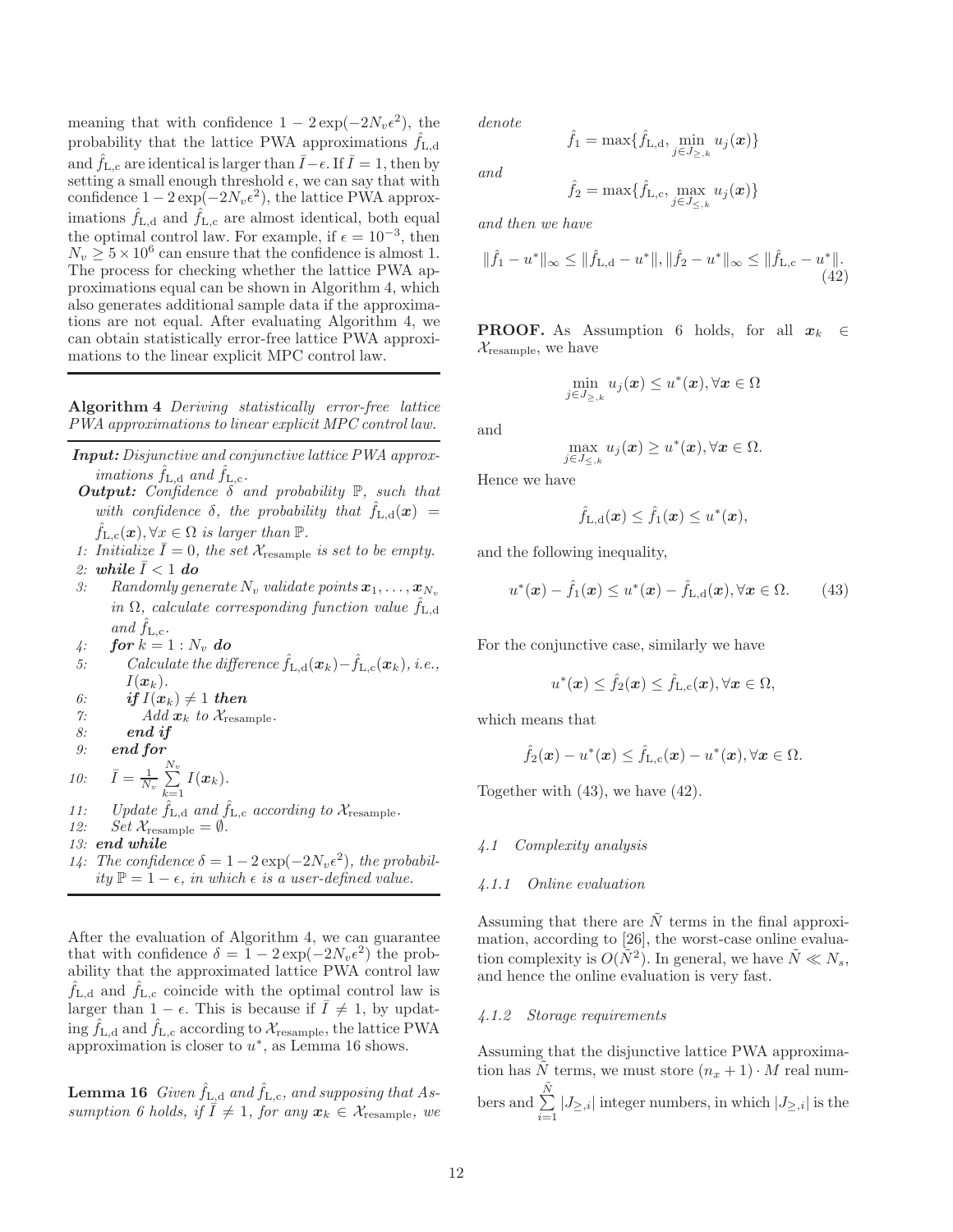number of elements in the set  $J_{\geq,i}$ . As  $|J_{\geq,i}| \leq M$ , in total  $(n_x+1) \cdot M$  real numbers and  $M \cdot N$  integer numbers must be stored.

In many cases, we have  $\tilde{N}\ll N_s,$  and hence the storage requirement for the disjunctive lattice PWA approximation is very small.

For the conjunctive lattice PWA approximation, we achieve the same result.

## 4.1.3 Offline complexity

The offline time complexity for deriving equal disjunctive and conjunctive lattice PWA approximations can be summarized as follows.

The time complexity consists of two parts. One concerns the training points sampling and re-sampling in order to obtain preliminary lattice PWA approximations and the other is the complexity of evaluating Algorithm 4. Lemma 17 describes this offline time complexity.

Lemma 17 Assuming that the sample domain is regular, then the worst-case complexity of deriving the disjunctive and conjunctive lattice PWA approximations is  $O(N_v \cdot N_s^2),$  in which  $N_s$  and  $N_v$  are the numbers of sample points in  $X$  and  $X_{\text{validate}}$ , respectively.

**PROOF.** As indicated previously, the offline complexity comes from generating the sample set  $\mathcal{X}_1$ , as Algorithm 1 shows, re-sampling in order to make (21) and (22) hold (Algorithms 2 and 3), simplification according to Axiom 1, and generating statistically identical  $f_{L,d}$  and  $f_{L,c}$  according to Algorithm 4.

The number of sample points in Algorithm 1 can be calculated as  $N_1 = \prod^n$  $i=1$  $\frac{b_i - a_i}{\delta_i}$ , in which  $[a_i, b_i]$  is the sample bound for the *i*-th component, and  $\delta_i$  is the sample interval. The complexity of evaluating Algorithm 1 includes solving  $N_1$  convex quadratic programming problems and corresponding KKT conditions, which are basically solving linear equations. The solving of  $N_1$  convex quadratic programming with  $N_p \cdot n_u$  decision variables is approxi $mately O(N_1 \cdot L^2(N_p \cdot n_u)^4)$  by using an interior-point algorithm  $[29]$ , in which L is the bit length of the quadratic programming problem. The dominant algorithmic operation in solving the KKT conditions is solving  $N_1$  matrix inversion problems, the worst-case complexity of which is  $O(N_1|\mathcal{A}^*|^3)$  using the Gauss-Jordan elimination algorithm, in which  $|\mathcal{A}^*|$  is the number of active constraints.  $As |\mathcal{A}^*| \leq p$ , where p is the number of constraints in QP  $(3)$ , the worst-case complexity for solving the KKT conditions is  $O(N_1p^3)$ .

We now discuss the worst-case complexity of evaluating Algorithm 2. For two points  $x_{\alpha}$  and  $x_{\beta}$ , if (21) is violated, the evaluation of Algorithm 2 is basically a binary search method for identifying omitted subregions in the line segment  $\mathcal{L}(\bm{x}_{\alpha}, \bm{x}_{\beta})$ . The maximum number of subregions appearing in  $\mathcal{L}(\bm{x}_{\alpha},\bm{x}_{\beta})$  is  $\frac{d_{\alpha,\beta}}{\delta_M}$ , where  $d_{\alpha,\beta}$  is the length of  $\mathcal{L}(\mathbf{x}_{\alpha}, \mathbf{x}_{\beta})$  and  $\delta_M$  the minimum measure of subregions. The binary searching of the subregions yields a worst-case complexity of  $O(\log_2 \frac{d_{\alpha,\beta}}{\delta_M})$  $\frac{\mu_{\alpha,\beta}}{\delta_M}$ ). Supposing that there are  $N_t$  point pairs such that  $(21)$  are violated, then the worst-case complexity is  $O(N_t \cdot \log_2 \frac{d_{\alpha,\beta}}{\delta_M})$  $\frac{\partial L_{\alpha,\beta}}{\partial M}$ ). In general, the number  $N_t$  is closely related to the sample interval  $\delta$ , which then depends on the number of sample points,  $N_1$  in Algorithm 1. A larger  $N_1$  will result in a smaller number of  $N_t$  and  $d_{\alpha,\beta}$ ; hence, the complexity of Algorithm 2 can be decreased by increasing the complexity of Algorithm 1.

The complexity of evaluating Algorithm 3 can be discussed similarly. In Algorithm 3, assuming that L is the bit length of the LP problem (37), at most  $N_1^2$  LP problems must be solved, which in the worst case has a complexity of  $O(N_1^2 \cdot n_x^{3.5} \cdot L)$ . Together with the evaluation of Algorithm 2 in line 7 or 9, the worst-case complexity of Algorithm 3 is  $O(N_1^2 \cdot n_x^{3.5} \cdot L) + O(N_1^2 \log_2 \frac{d_{\alpha,\beta}}{\delta_M})$  $\frac{\iota_{\alpha,\beta}}{\delta_M}$ ). As in general  $\log_2 \frac{d_{\alpha,\beta}}{\delta_M} \ll n_x^{3.5}$ , the worst-case complexity of evaluating Algorithm 3 is  $O(N_1^2 \cdot n_x^{3.5} \cdot L)$ .

After evaluating Algorithm 1-3, there are  $N_s$  sample points. The simplification procedure requires the comparison of the sets  $J_{\geq,i}$   $(J_{\leq,i})$  for  $i=1,\ldots,N_s$ , which at most yields  $\begin{pmatrix} 2 \\ N_s \end{pmatrix} = \frac{N_s(N_s-1)}{2}$  times comparisons. For each comparison, at most  $M^2$  literals need to be compared. Hence the worst-case complexity for the simplification is  $O(M^2 N_s^2)$ .

For the last part, the most time-consuming part of Algorithm 4 is the sampling of  $N_v$  validation points in the lattice PWA approximations. As indicated in Section 4.1.1, the function evaluation process of lattice PWA approximations has a worst-case complexity of  $O(N^2)$ , in which  $\tilde{N} < N_s$ . There may be several cycles for the generation of  $N_v$  validation points, and we find in the simulations that the number of cycles is small, usually less than 10, and hence the worst-case complexity of evaluating Algorithm 4 can be written as  $O(N_v \cdot N_s^2)$ .

In general,  $N_1 < N_s$ ,  $p \ll N_s$ ,  $N_t \ll N_1$ , and  $M \ll N_v$ , then the total worst-case complexity is  $O(N_v \cdot N_s^2)$ .

It is noted that  $O(N_v \cdot N_s^2)$  is the worst-case complexity. In the simulation results, we can see that the offline calculation is not time consuming.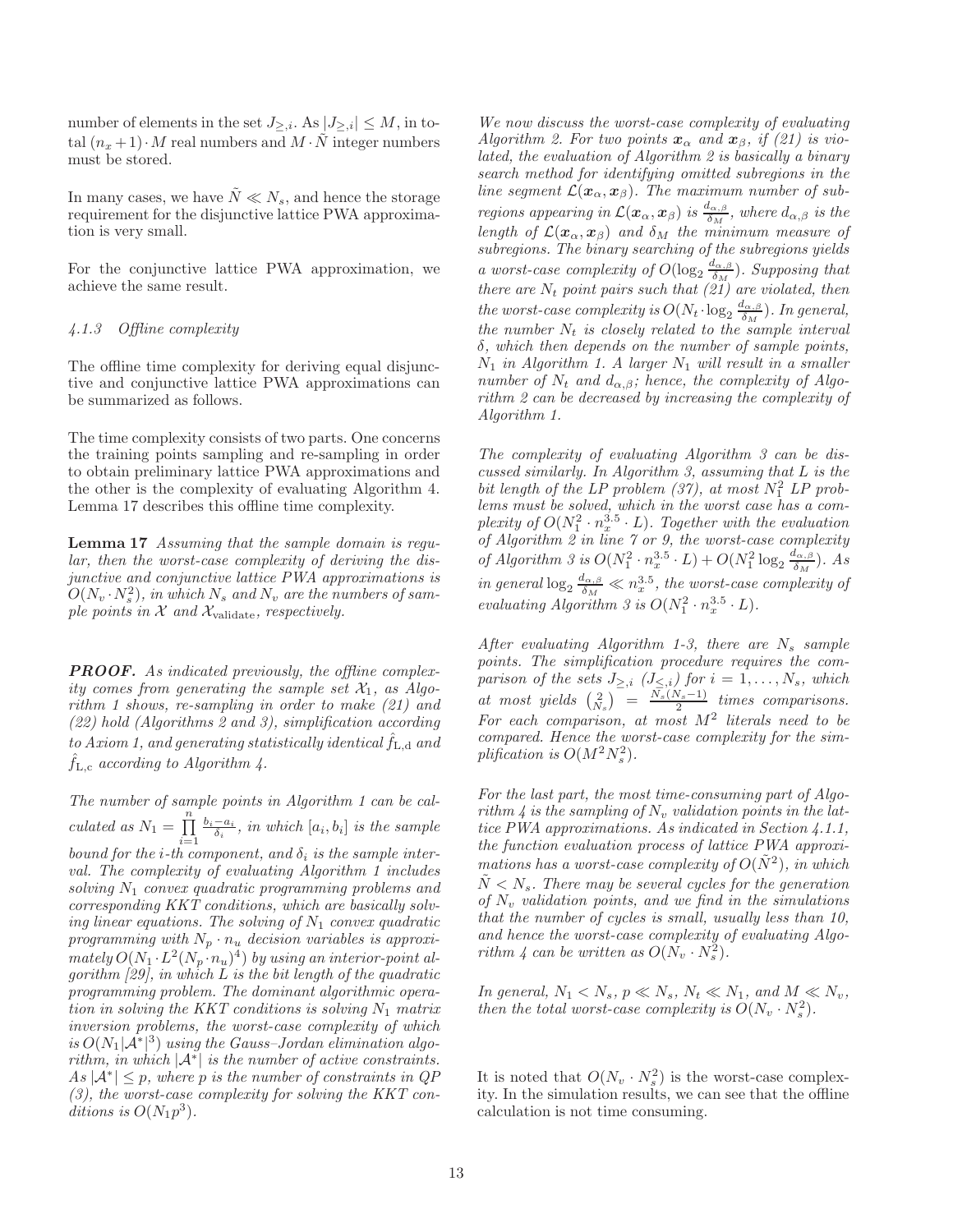#### 5 Simulation results

Example 18 Consider the following linear system taken from [5]:

$$
x_{k+1} = \begin{bmatrix} 4 & -1.5 & 0.5 & -0.25 \\ 4 & 0 & 0 & 0 \\ 0 & 2 & 0 & 0 \\ 0 & 0 & 0.5 & 0 \end{bmatrix} x_k + \begin{bmatrix} 0.5 \\ 0 \\ 0 \\ 0 \end{bmatrix} u_k
$$

The system is subject to input constraints  $-1 \le u_k \le$ 1 and state constraints  $|x_k|^T \leq \left[10\;10\;10\;10\right]^T$ . The MPC controller is designed with  $Q = \text{diag}\{1, 1, 1, 1\},\$  $R = 0.01$ , and  $P = 0$ . For this example, the explicit solution is computed with horizon  $N_p = 10$ , resulting in a PWA function with 767 polyhedral regions and 108 distinct affine functions, and it is extremely time consuming to derive an accurate representation of the optimal control law [28].

To construct the disjunctive and conjunctive lattice PWA approximations, 4,096 samples are generated uniformly in the region  $\Omega = [-1, 1]^4$  and 28 distinct affine functions have been sampled. By running Algorithm 2, additional one affine function has been identified. After evaluating Algorithm 2, (23) is satisfied, and there is no need to run Algorithm 3. The evaluation of Algorithm  $\lambda$  results in equivalent disjunctive and conjunctive lattice PWA approximations, both with 16 terms. All the computations in this paper are implemented through MatLab 2016b (Math-Works, USA) on a 2.7-GHz Intel Core i7 computer.

The entire offline calculation time is 100.1507s. The number of parameters for both approximations are 208. We also use the result of MPT for comparison; the number of parameters stored in the MPT solution is 39,230 (including the parameters for local affine functions and local regions). The average online evaluation time (over 20,000 times) for the MPT solution, the disjunctive lattice PWA approximation, and the conjunctive lattice PWA approximation are 0.0036s,  $1.3263 \times 10^{-4}$ s, and  $1.3620 \times 10^{-4}$ s, respectively.

It has been tested through  $5 \times 10^6$  test data points that the two lattice PWA approximations are identical in the region  $[-1, 1]^4$ . By setting  $\epsilon = 10^{-3}$ , it can be concluded that with confidence  $\delta = 0.9999$  the probability that the approximated lattice PWA control laws equal the optimal control is larger than 0.999. For the  $5 \times 10^6$  points, the optimal control law is also calculated and the conclusion is verified, i.e., the lattice PWA approximations are errorfree.

Example 19 Consider an example taken from [18], which is the inverted pendulum on a cart. The state consists of the angle and the angle speed of the pole, *i.e.*,  $\Phi$ ,

 $\dot{\Phi}$ , respectively, and the position and speed of the cart,  $i.e., s and \dot{s}, respectively.$  The constraints for the state are  $\|\boldsymbol{x}\|_{\infty}^T \leq [1, 1.5, 0.35, 1.0]^T$ . The input is the force, the constraint of which is  $|u| \leq 1$ . The discrete-time dynamic is given by

$$
A = \begin{bmatrix} 1 & 0.1 & 0 & 0 \\ 0 & 0.9818 & 0.2673 & 0 \\ 0 & 0 & 1 & 0.1 \\ 0 & -0.0455 & 3.1182 & 1 \end{bmatrix}, B = \begin{bmatrix} 0 \\ 0.1818 \\ 0 \\ 0.4546 \end{bmatrix}.
$$

The prediction horizon is taken to be  $N = 10$ . The value of matrices in the cost function is  $Q = \text{diag}\{2, 2, 2, 2\},\$  $R = 0.01$ , and  $P = 0$ . According to the MPT toolbox, the optimal control solution is a PWA function of the state  $x, with 2,271 polyhedral regions, which is much more$ complex than the PWA solution in Example 18.

In [18], 88,341 samples were generated to train an approximated controller, which is basically a deep PWL neural network. Here, in order to construct the disjunctive and conjunctive lattice PWA approximations, similar to Example 18, only 4,096 samples are generated uniformly in the region  $\Omega = [-0.6 \, 0.6] \times [-1 \, 1] \times [-0.2 \, 0.2] \times$  $[-0.6\,0.6]$ ]. In this case, there are only five distinct affine functions, which is surprising, as the full PWA function is complex. This is due to the choice of the region. For a larger region, say  $\Omega_2 = [-0.9 \, 0.9] \times [-1.2 \, 1.2] \times$  $[-0.25\,0.25]\times[-0.9\,0.9]$ , there are 47 distinct affine functions. However, there are a significant number of infeasible state points in  $\Omega_2$ , and according to the state trajectory in [18], the region  $\Omega$  is enough. It is noted that the domain of interest should be selected carefully in the future, and perhaps a data-driven method can be used to estimate the recursively feasible set.

The evaluation of Algorithm 1-4 results in the disjunctive and conjunctive lattice PWA approximations, both with three terms.

The entire offline calculation time is 210.5173s. The number of parameters for the both approximations is 33, while the number of parameters stored in the MPT solution is 104,535. The average online evaluation times for the MPT solution, the disjunctive as well as conjunctive lattice PWA approximations are 0.0105s,  $3.0607 \times 10^{-5}$ s, and  $2.5525 \times 10^{-5}$  s, respectively. It is apparent that the super-simple approximation results in a much lower online computational burden.

It has been tested through  $5 \times 10^6$  test data points that the two lattice PWA approximations are identical in the region  $\Omega$ . By setting  $\epsilon = 10^{-3}$ , it can be concluded that with confidence  $\delta = 0.9999$  the probability that the approximated lattice PWA control laws equal the optimal control is larger than 0.999. For the  $5 \times 10^6$  points, the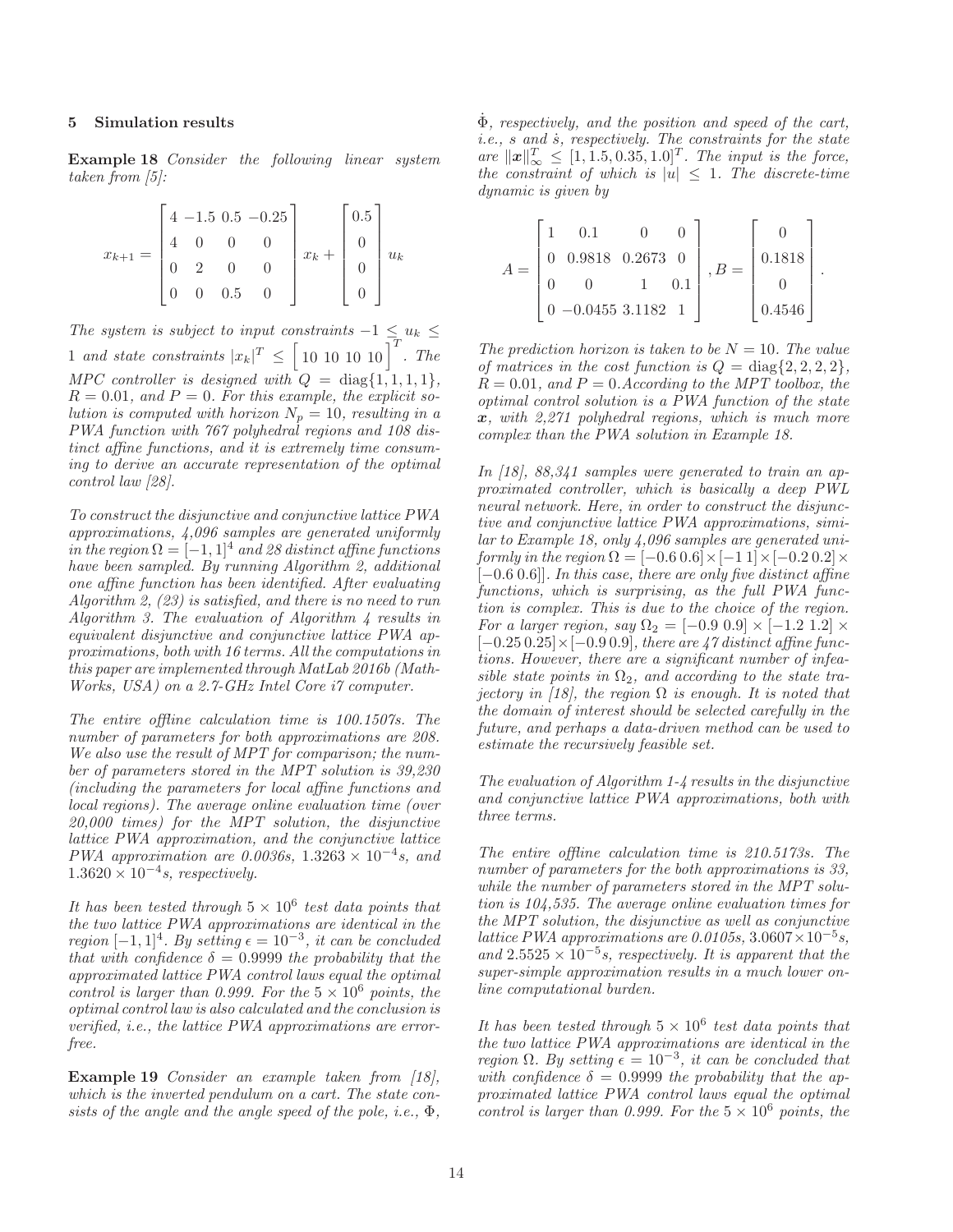optimal explicit linear MPC control law is also calculated and it is found that the lattice PWA approximations are error-free in  $\Omega$ .

Fig. 7 shows one exemplary closed-loop simulation of the example, and we can see from the figure that the optimal state trajectory and the trajectory with the lattice PWA approximations as inputs are identical. It can be seen



Fig. 7. One exemplary closed-loop simulation of Example 19.

from the figure that even if the state trajectory exceeds the predefined region  $\Omega$ , the approximations still equal the optimal control law. However, in this paper, we can only guarantee that the approximated control law equals optimal control law in the predefined region. The conditions under which the approximations and optimal control law are identical out of the predefined region will be explored in our future work.

#### 6 Conclusions and Future work

In this paper, we have presented disjunctive and conjunctive lattice PWA approximations of the explicit linear MPC control law. The lattice PWA approximated and exact control laws are identical for sample points and in UO regions that contain the sample points as interior points. Furthermore, under the assumption that all the linear functions have been identified in the domain of interest, if the disjunctive and conjunctive lattice PWA approximations are identical, both are equivalent to the optimal control law. Re-sampling procedure for the satisfaction of the assumption is also provided.The two kinds of lattice PWA approximations have been simplified to further reduce the storage and online evaluation complexity. The complexity of online and offline approximation as well as the storage requirements, have been analyzed. Simulation results show that with a moderate number of sample points we can obtain statistically error-free lattice PWA approximations that are calculated with relatively small computational cost.

In the future, the domain of interest should be treated carefully and lattice PWA approximations with bounded approximation error will be considered, for which the corresponding feasibility and stability analysis will be provided.

#### References

- [1] P. Ahmadi-Moshkenani, T. A. Johansen, and S. Olaru. Combinatorial approach toward multiparametric quadratic programming based on characterizing adjacent critical regions. IEEE Transactions on Automatic Control, 63(10):3221–3231, 2018.
- [2] A. Bemporad and C. Filippi. Suboptimal explicit MPC via approximate multiparametric quadratic programming. In Proceedings of the 40th IEEE Conference on Decision and Control, 2001, volume 5, pages 4851–4856. IEEE, 2001.
- [3] A. Bemporad, M. Morari, V. Dua, and E. N. Pistikopoulos. The explicit linear quadratic regulator for constrained systems. Automatica, 38(1):3–20, 2002.
- [4] A. Bemporad, A. Oliveri, T. Poggi, and M. Storace. Ultra-fast stabilizing model predictive control via canonical piecewise affine approximations. IEEE Transactions on Automatic Control, 56(12):2883–2897, 2011.
- [5] F. Borrelli. Constrained Optimal Control of Linear and Hybrid Systems, volume 290. New York: Springer, 2003.
- [6] F. Borrelli, M. Baotić, J. Pekar, and G. Stewart. On the computation of linear model predictive control laws. Automatica, 46(6):1035–1041, 2010.
- [7] A. Chakrabarty, V. Dinh, M. J. Corless, A. E. Rundell, S. H. Zak, and G. T. Buzzard. Support vector machine informed explicit nonlinear model predictive control using low-discrepancy sequences. IEEE Transactions on Automatic Control, 62(1):135–148, 2016.
- [8] F. J. Christophersen, M. Kvasnica, C. N. Jones, and M. Morari. Efficient evaluation of piecewise control laws defined over a large number of polyhedra. In Proceedings of the European Control Conference, pages 2360–2367, 2007.
- [9] L. O. Chua and A. C. Deng. Canonical piecewise-linear representation. IEEE Transactions on Circuits and Systems, 35(1):101–111, 1988.
- [10] L. Csekő, M. Kvasnica, and B. Lantos. Explicit MPCbased RBF neural network controller design with discretetime actual Kalman filter for semiactive suspension. IEEE Transactions on Control Systems Technology, 23(5):1736– 1753, 2015.